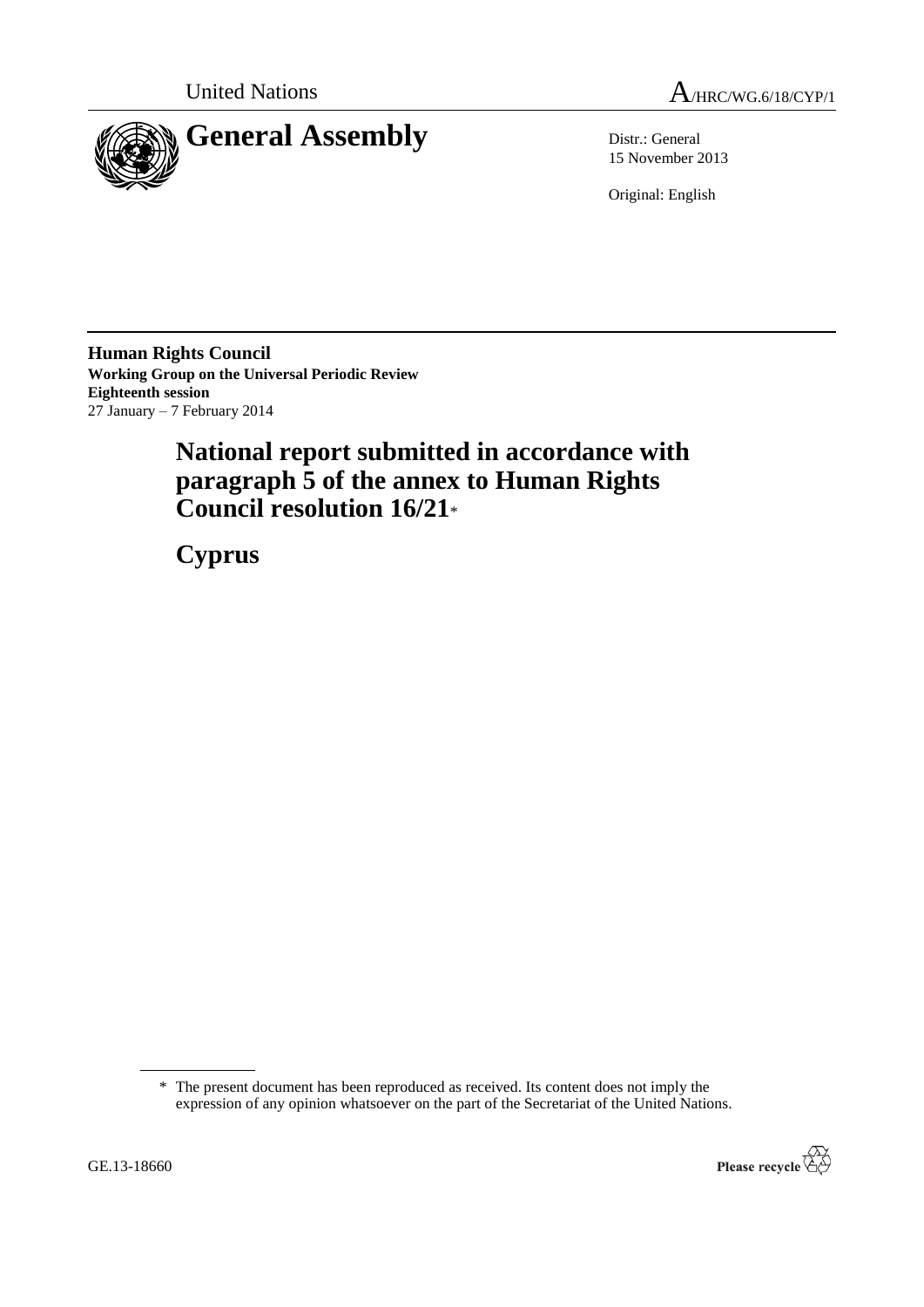## **I. Description of the methodology and consultation process for the preparation of the report**

1. The present Report has been prepared in line with the guidance provided by the relevant Human Rights Council (HRC) Resolutions and Decisions, including Resolutions No.5/1 and No.16/21 concerning the Review of the work and function of the HRC, as well as the Decision of the HRC17/119.

2. The Report has been prepared by the Law Commissioner of Cyprus, who, pursuant to a Decision of the Council of Ministers (Decision No. 38.958, dated 25/2/1993), is entrusted with ensuring compliance by Cyprus with its reporting obligations under international human rights instruments. It was compiled on the basis of information and data provided by the Ministries and Services having competence for the specific matters. Information was also obtained from the Ombudsman, the Anti-Discrimination Body (ADB), the National Machinery for Women's Rights (NMWR) and the Independent Authority for the Investigation of Allegations and Complaints against the Police (IAIACAP).

3. Due to the continued illegal occupation of 36.2% of the territory of the Republic of Cyprus, the Government is not in a position to exercise control over all of its territory and cannot ensure the application of the Human Rights Treaties in areas not under its control. This is a fact reflected in the Report of the Office of the United Nations High Commissioner for Human Rights on the Question of Human Rights in Cyprus (A/HRC/22/18). As a consequence, the Government of the Republic of Cyprus is unable to ensure full realization of its policies and to apply its laws, policies and programmes concerning human rights, to those living at the occupied part of the country. It is relevant to recall that, the accession of Cyprus to the EU was subject to Protocol 10 of the 2003 Act of Accession, according to which the application of the acquis is "suspended in those areas of the Republic of Cyprus in which the Government of the Republic of Cyprus does not exercise effective control". Consequently, all information and data presented in the present Report, concern the Government-controlled areas. Refer also to the Country Background of the 2009 Cyprus National Report (A/HRC/WG.6/6/CYP/1. paragraphs. 5–17).

4. The present Report focuses on the developments in legislation, administration, government policies and National Action Plans (NAPs), from November 2009 onwards. Reference is made to the recommendations that emanated during the first cycle session of UPR (A/HRC/13/7).

## **II. Developments since the previous review in country background**

5. In 2009, Cyprus was hit by the world financial turmoil, the economic impact of which gradually spread over all sectors and areas of life. This has led Cyprus to sign, in April 2013, a Memorandum of Understanding (MoU) with the European Commission, the European Central Bank and the International Monetary Fund (Troika), in order to acquire financial assistance. The majority of budgetary cuts are due to the terms imposed by the MoU. Despite the economic difficulties that Cyprus is currently facing, it is determined to continue its coordinated efforts to ensure full compliance with all international human rights treaties to which it is a party, and safeguard the human rights of all people in Cyprus. Respect of human rights is of paramount importance for Cyprus and the efforts of the authorities to that effect will continue unabated. Cyprus continues to grant voluntary contributions to various UN Funds and Agencies involved in human rights related activities, manifesting its adherence to and determination in, promoting human rights.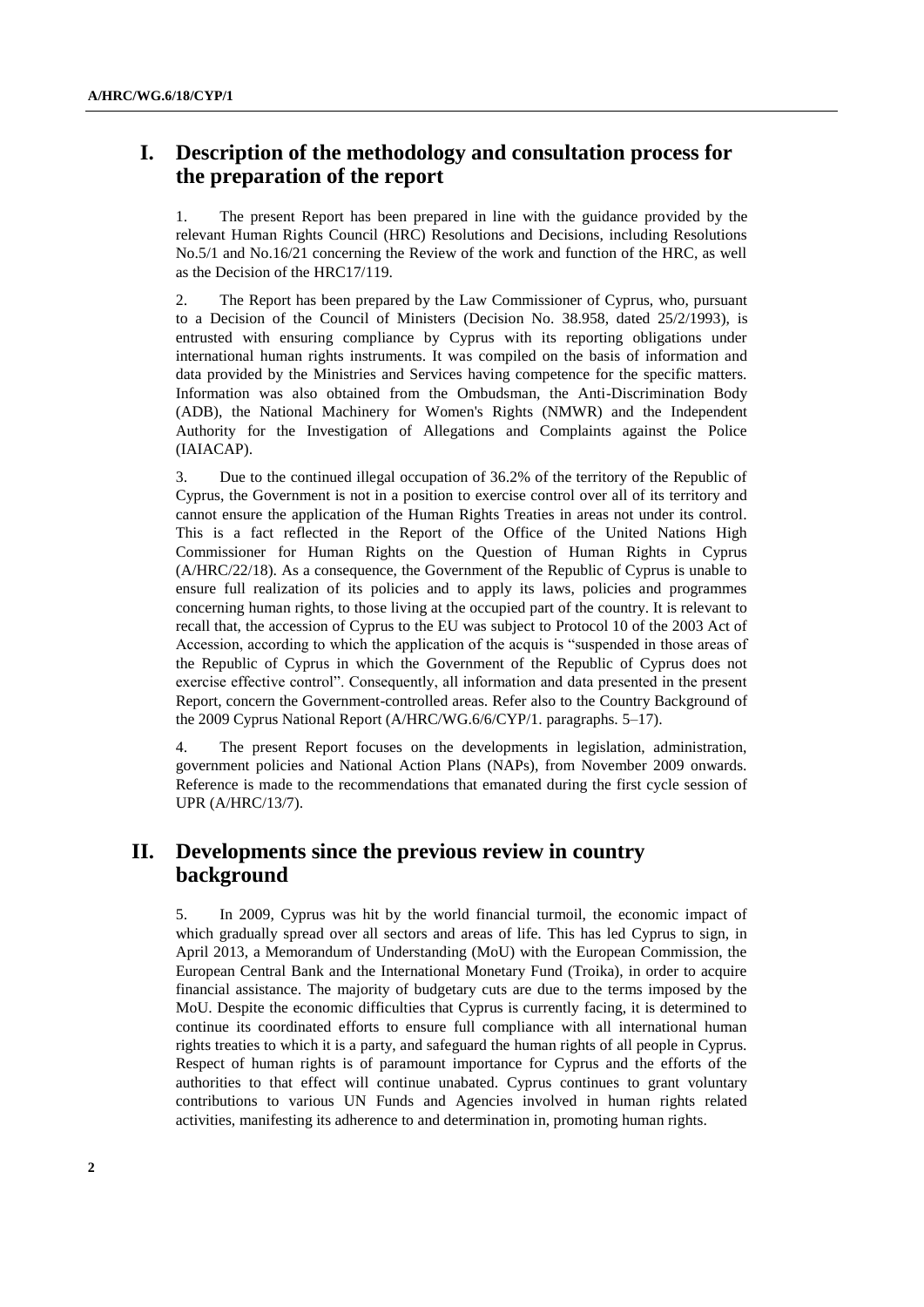## **III. Developments since the first review of Cyprus, especially with regard to the normative and institutional framework for the protection of human rights**

6. The normative and institutional framework for the protection of human rights stands on solid foundations on which Cyprus continues to build and enhance its human rights legislation, institutions and monitoring mechanisms (A/HRC/WG.6/6/CYP/1, Section B).

### **A. Legislation**

7. Since the first UPR review, Cyprus has consistently worked towards improving its Human Rights situation and track record by embarking on a number of initiatives, legislation and policies as outlined in the present Report. New and amendment laws have been enacted or are in the process of being amended, international conventions have been ratified and EU Directives have been transposed into national law. These are indicatively listed below and a further analysis where appropriate, is given in Section V.

- *The Refugees Law* [L.6(I)/2000], as amended by L.122(I)/2009, harmonizes national law with Council Directive 2005/85/EC on minimum standards on procedures in Member States for granting and withdrawing refugee status. The Law was again amended in 2013, by L.9(I)/2013 so as to harmonize national law with Council Directive 2005/85/EC on minimum standards on procedures in Member States for granting and withdrawing refugee status and Council Directive 2004/83/EC on minimum standards for the qualification and status of third country nationals or stateless persons as refugees or as persons who otherwise need international protection and the content of the protection granted (See Section V).
- *The Equal Pay Between Men and Women for the Same Work or for Work to which Equal Value is attributed Law* [L.177(I)/2002], was amended by L.38(I)/2009, granting the Ombudsman authority to independently examine complaints in relation to equal pay between men and women and to safeguard the principle of equal opportunities and equal treatment of men and women in matters of employment and occupation.(CERD/C/CYP/17-22, para. 12g).
- *The Equal Treatment of Men and Women in Employment and Vocational Training Law* [L.205(I)/2002]*,* as amended by L.39(I)/2009, harmonizes national law with Directive 2006/54/EC of the European Parliament and of the Council on the implementation of the principle of equal opportunities and equal treatment of men and women in matters of employment and occupation, (CEDAW/C/CYP/6–7, para. 5).
- The *Independent Authority for the Investigation of Allegations and Complaints Against the Police (IAIACAP) Law,* [L.9(I)/2006 as amended by Law L.112(I)/2010] confers to the IAIACAP the right to investigate complaints against members of the police concerning corruption, bribery or unlawful enrichment, violation of human rights and actions which constitute favourable treatment or undermine the police repute (CERD/C/CYP/17–22, paras. 60–67).
- The *Commissioner for Administration Law* [L.3/1991] as amended by Law L.158(I)/2011, transferred the competences of the National Institution for the Protection of Human Rights (NHRI) established in 1998 to the Ombudsman creating the National Independent Authority for Human Rights, with express powers and competence for the promotion and protection of human rights.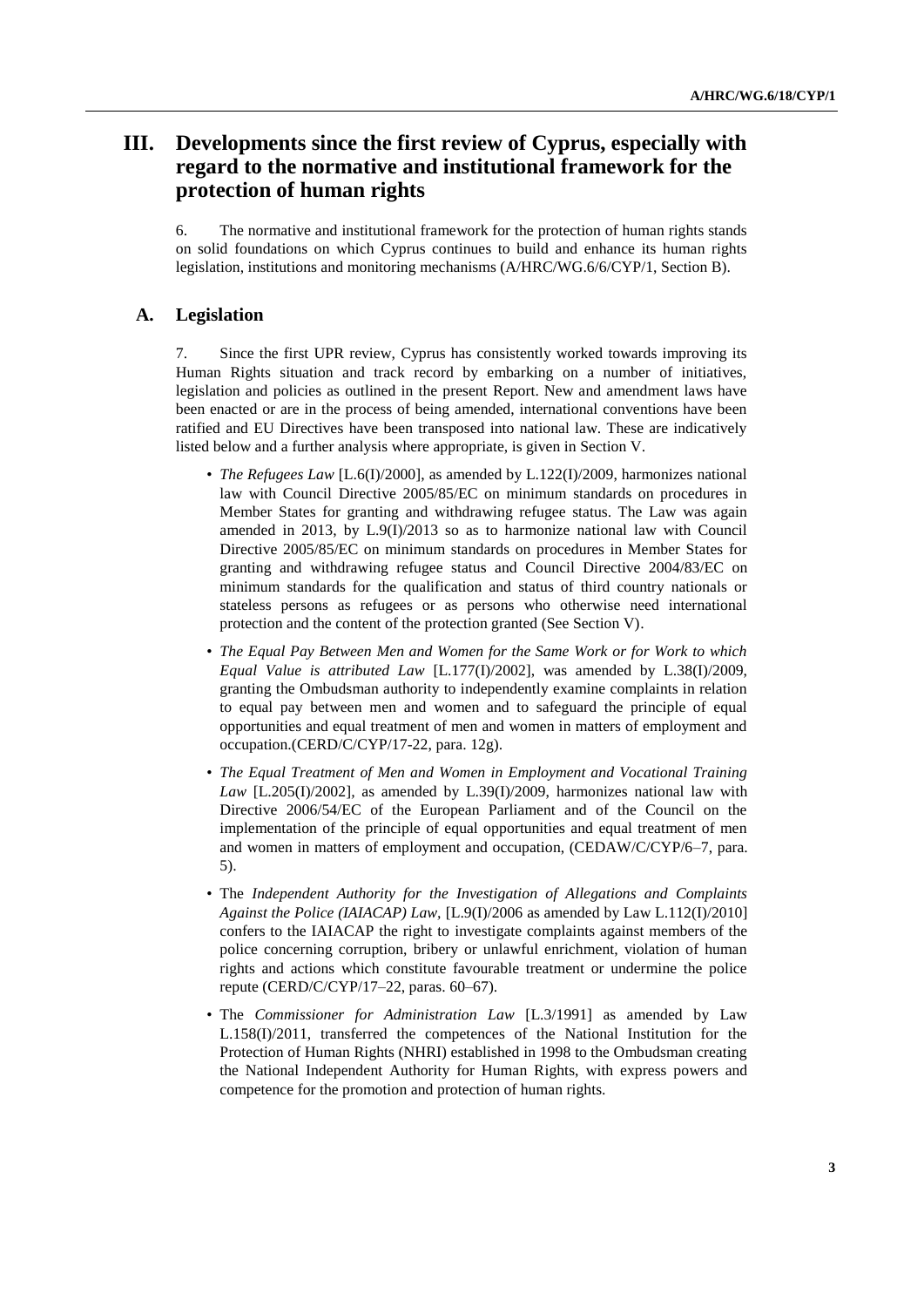- The *Combating Certain Forms and Expressions of Racism and Xenophobia by means of Criminal Law,* [L.134(I)/2011] transposing the Council Framework Decision 2008/913/JHA of 28/11/2008, which inter alia, expressly provides that the racist motivation for any offence constitutes aggravating circumstance.
- The *Rights of Persons Who Are Arrested and Detained Law,* [L.163 (I)/2005]), *The Police Law, 2004,* [L.73(I)/2004, as amended by L.4(I)/2013], The *Law and Regulations for the establishment and regulation of premises of Prohibited -Immigrants* [L.83(I)/2011], and Regulations 161/2011, and The *Prisons Law,* [L.62(I)/1996, as amended by L.37(I)/2009] and *Prisons (General) Regulations* (P.I. 121/97 to 576/2002*),* expand the constitutional provisions safeguarding the rights of persons arrested and being held in custody (CAT/C/54/Add.2, article 3).
- The Legal Aid Law [L.165(I)/2002] as amended by L. 132(I)/2009, harmonizing national Law with Council Directive 2005/85/EC, on minimum standards on procedures in EU Member States (EUMS) for granting and withdrawing refugee status, and by L.8(I)/2012, harmonizing national law with Directive 2008/115/EC of the European Parliament and of the Council, on common standards and procedures in EUMS for returning illegally staying third-country nationals (CERD/C/CYP/17– 22, paras. 109–112 and Section V herebelow).
- The *Combating of Trafficking and Exploitation of Persons and the Protection of Victims* Law [L.87(I)/2007] as amended by L.13(I)/2012.(see Section V).
- Law L.2(III)/2009 ratifying the *Optional Protocol to the Convention against Torture and other Cruel, Inhuman or Degrading Treatment or Punishment*.
- Law L.8(III)/2011 ratifying the *Convention on the Rights of Persons with Disabilities and Optional Protocol to this Convention*.
- The *[Education and Training of Children with Special Needs Law](http://www.moec.gov.cy/eidiki/nomothesia/Number_113(I)_1999.pdf)* [L.113(I)/1999] [and Regulations are under review,](http://www.moec.gov.cy/eidiki/nomothesia/Number_113(I)_1999.pdf) aiming to further strengthen the rights of children with disabilities.

### **B. Independent national human rights institutions**

8. National Independent Authority for Human Rights: Pursuant to L.158(I)/2011, the Ombudsman also functions as the National Independent Authority for Human Rights with extensive powers for the promotion and protection of human rights. This is in addition to the general powers of the Ombudsman to examine issues of maladministration and violation of human rights and issue reports with recommendations to the Government and its mandate as the ADB as well as National Mechanism for the Prevention of Torture and other Cruel, Inhuman or Degrading Treatment or Punishment. (A/HRC/WG.6/6/CYP/1, para.30).

9. Independent Mechanism for the Promotion, Protection and Monitoring of the Convention on the Rights of Persons with Disabilities (IMPPMCRPD): Based on Law L.8(III)/2011 the Council of Ministers, by a Decision No.73.519, dated 9/5/2012, appointed the Ombudsman as the *Independent Mechanism for the Promotion, Protection and Monitoring of the Implementation of the CRPD.* The competencies exercised by the IMPPMCRPD include, amongst others: (a) investigations, research and data collection on disability issues, (b) investigation of individual or group complaints, (c) submission of reports/recommendations to public and private services, (d) imposition of penalties following a finding of unequal treatment. The IMPPMCRPD cooperates with individual persons with disabilities and the organizations representing them.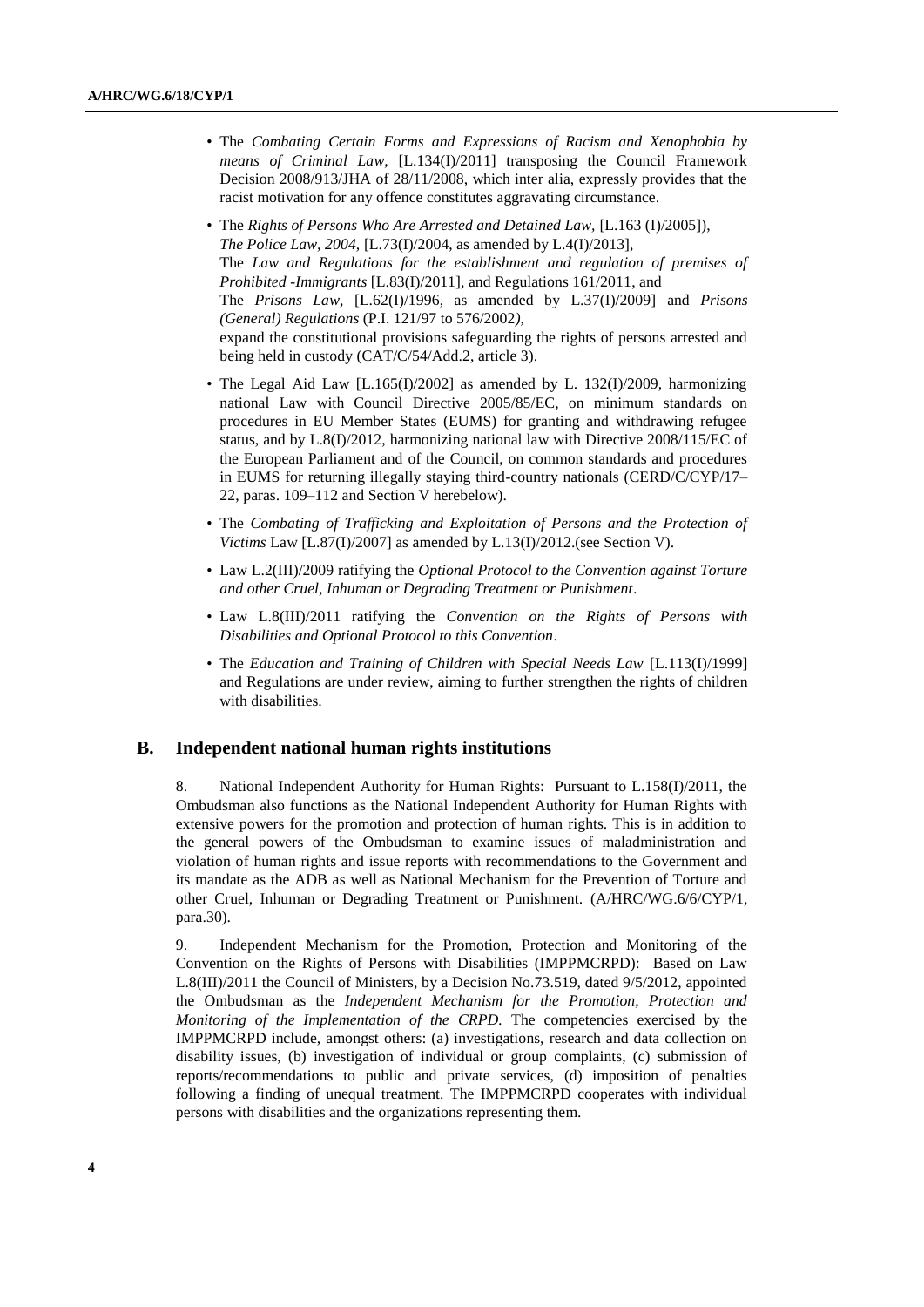10. National Mechanism for the Prevention of Torture and other Cruel, Inhuman or Degrading Treatment or Punishment (NMPTCIDTP): The NMPTCIDTP was established by Law L.2(III)/2009 ratifying the OP CAT. The Ombudsman is appointed as the NMPTCIDTP. The Ombudsman is authorized to conduct uninterrupted visits to places of detention in order to monitor compliance with the Convention and to have confidential individual interviews. The Ombudsman observes and records the detention conditions and makes recommendations to improve living conditions and review the relevant legislation.

### **C. National monitoring mechanisms**

11. Parliamentary Committee on Human Rights and on Equal Opportunities for Men and Women (PCHREOMW): The PCHREOMW is the Parliamentary Mechanism monitoring respect of human rights. It examines the application of provisions safeguarding human rights of the Constitution, international treaties and national laws. It deals with violations of human rights of all people in Cyprus and introduces relevant reports to the Plenary of the House. The PCHREOMW frequently considers issues of: Domestic violence, Trafficking, Unemployment, Migration, Youth, Children's Rights, Women's Rights and Rights of Persons with Disabilities.

12. Police Office for Combating Discrimination (POCD), (A/HRC/WG.6/6/CYP/1, para 151): In 2010, the POCD applied a project titled "Cyprus Police for Diversity, Against Discrimination", with a budget of  $\epsilon$ 110,000, co-financed by the Government and the EU (Progress Program). A study on the history and role of women in the Police was published in January 2010, and a documentary on Women and Policing was presented in November 2010 (CEDAW/C/CYP/6–7, para. 14(i)).

13. Commissioner for Humanitarian Issues (CHI): The CHI was appointed in 2013 as an Independent State Official with a mandate to promote the cooperation between the State and the religious minority groups (RMG) (A/HRC/WG.6/6/CYP/1, paras. 15–17, 80, 81). It focuses on the development and adoption of a structured policy on issues and concerns raised by RMG. The CHI holds meetings with their Representatives and presents their views to the Government.

14. Supervisory Committee of the Prohibited Immigrants Detention Centers: Section 5 of the *Law on the establishment and regulation of premises of Prohibited Immigrants,*  [L.83(1)/2011] provides that a Committee for the supervision of the prohibited immigrants detention centre (Supervisory Committee) is set up by a Decision of the Council of Ministers (Decision No.74.638, dated 5/2/2013). Pursuant to this Law, the Committee visits prohibited immigrants detention centres at least 8 times/year and whenever it considers it necessary for monitoring purposes.

15. Complaints Committee of the Prohibited Immigrants Detention Centre in Menoyia: This Committee was established by Ministerial decision dated 5/5/2013 pursuant to Regulation 28 of the *Regulations for the establishment and regulation of premises of Prohibited Immigrants* No.161/2011, which provide that the Minister of Justice and Public Order appoints a Complaints Committee consisting of 3 members (representatives of the Ministry of Health (MOH), Ministry of Interior (MOI) and Ministry of Labour and Social Insurance (MLSI). This Committee may, either ex propio motu or following a detainee's complaint, (a) re-examine a decision of the Director of the Detention Centre (DDC) and (b) to examine detainees' complaints regarding the detention and treatment conditions. Any detainee may (a) appeal against a decision of the DDC or (b) submit a complaint for any matter relating to detention or treatment conditions in 15 days from the day the decision of the DDC was taken, or as of the act, omission or treatment based on which the complaint was submitted. The Committee, before reaching a decision, hears both sides (either in a hearing or in writing) in 15 days from the appeal or the submission of the complaint, and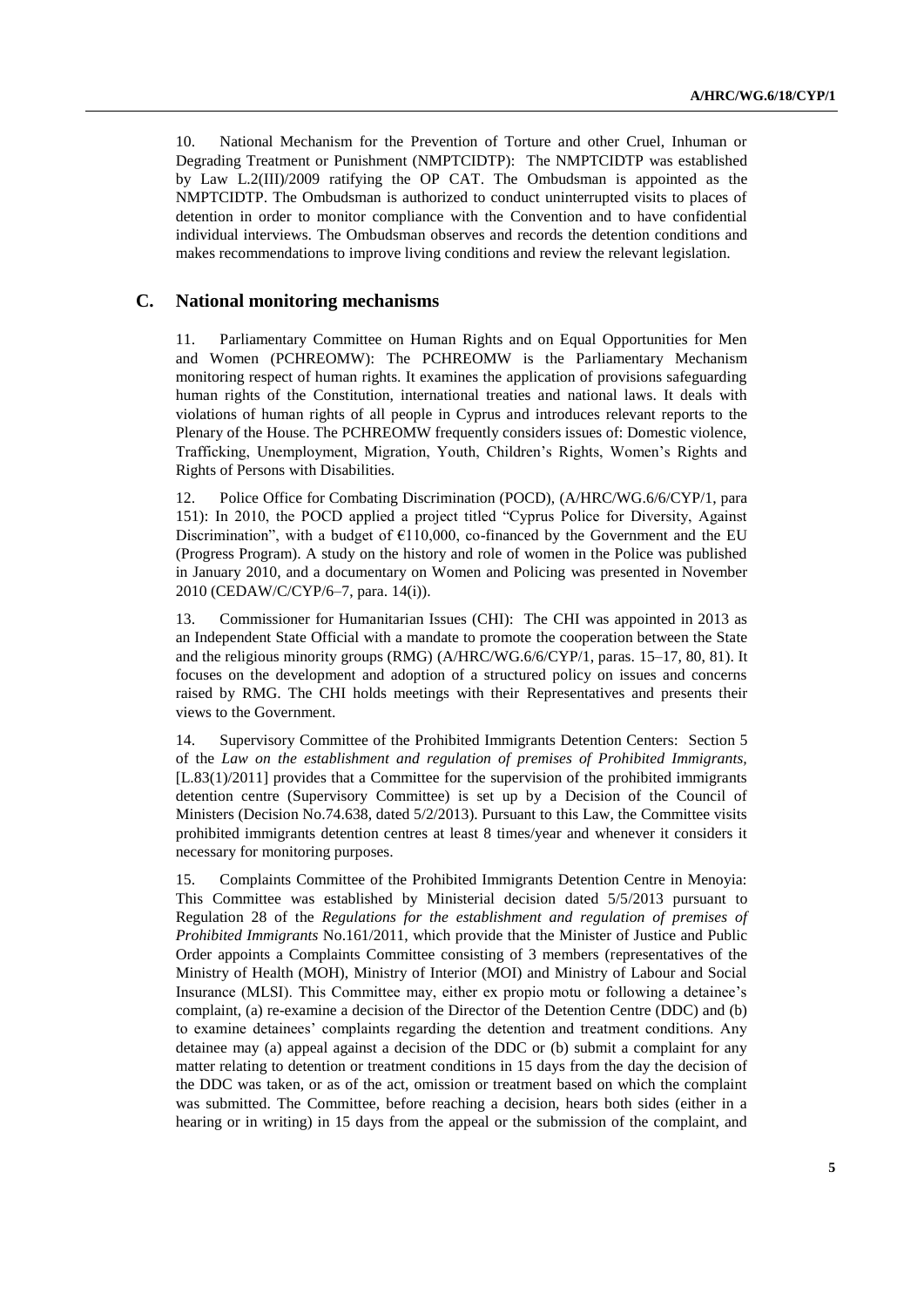has the right to suspend the DDC's decision until the completion of the re-examination procedure. There is a complaints box in each wing of the detention centre to which the detainees have free access. The DDC is under an obligation to immediately transmit to the Complaints Committee any oral complaint of any detainee either through a telephone call or fax.

## **IV. Developments since the first review of Cyprus, especially with regard to the promotion and protection of human rights**

16. Cyprus is party to all core Human Rights instruments under which it regularly submits its reports to the competent Treaty Bodies and duly takes into consideration their recommendations/ observations in an effort to improve the situation in relation to the respect of human rights.

### • **CRC**

Cyprus deposited its  $3<sup>rd</sup>-4<sup>th</sup>$  Periodic Report in August 2009 and was examined in May 2012.

• **CEDAW**

Cyprus deposited its  $6<sup>th</sup> - 7<sup>th</sup>$  Periodic Report in May 2011 and was examined in February 2013.

• **ICERD**

Cyprus deposited its  $17<sup>th</sup>-22<sup>nd</sup>$  Periodic Report in November 2012 and was examined in August 2013.

• **CAT**

Cyprus deposited its  $4<sup>th</sup>-5<sup>th</sup>$  Periodic Report in November 2012 and will be examined in May 2014.

• **ICCPR**

Cyprus deposited its  $4<sup>th</sup>$  Periodic Report on the ICCPR in December 2012 and will be examined in 2015.

## **V. Developments since the first review of Cyprus – The implementation of recommendations accepted by Cyprus**

17. Over the past four years, Cyprus has dedicated itself to the implementation of the recommendations accepted in the 1<sup>st</sup> UPR session. The steps taken are presented below.

### **A. New international obligations, implementation of existing obligations, collaboration with international human rights instruments**

### **Recommendations 2, 6, 7, 8, 9, 21**

18. Cyprus intensified its efforts for closer cooperation with Human Rights Treaty Bodies as well as to meet its international obligations, and speeded up the submission of its national reports. Cyprus is uptodate with all its treaty reporting obligations.

- 19. Cyprus ratified the following:
	- the CRPD (June 2011), and its Optional Protocol (June 2011);
	- the OP CRC-AC (July 2010);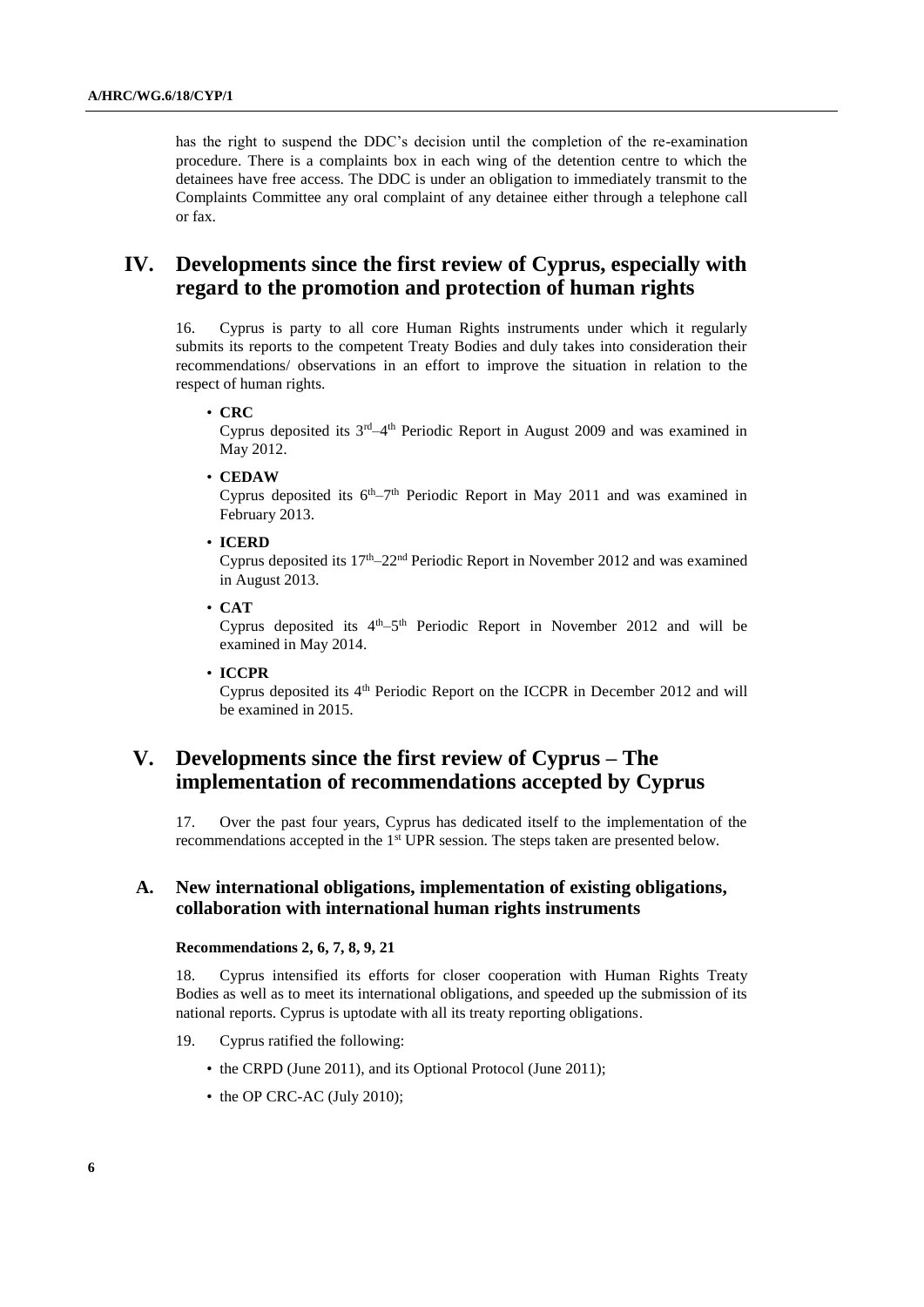- OPCAT (Αpril 2009).
- 20. Cyprus signed the following:
	- the Optional Protocol to the Convention on the Rights of the Child on a Communications Procedure (July 2012) and is in the process of ratification;
	- the CED (February 2007). Consultation among the competent authorities is in process with the view to its ratification.

21. Cyprus is in the process of signing the OP ICESCR (Optional Protocol in the International Covenant on Economic, Social and Cultural Rights).

### **B. Developments regarding the establishment of the National Human Rights Institution (NHRI) in accordance with the Paris Principles**

### **Recommendations: 10, 11, 12, 13, 14**

22. By virtue of *The Commissioner for Administration Law* [L.3/1991]*,* as amended by L.158(I)/2011, the Ombudsman is appointed as NHRI with extensive competence for the promotion and protection of human rights. The Law was enacted in the end of 2011 and the competences were officially assumed by the Ombudsman in 2012. The Institution is in the process of applying to the OHCHR for accreditation in 2014.

### **C. Reinforcement of the ADB and the National Machinery for Women's Rights (NMWR)**

#### **Recommendation 16**

23. The ADB does not have a separate budget. It operates on the premises and with the staff of the Ombudsman. Taking into account the current financial constrains in Cyprus, the Ombudsman has not requested increase to its budget.

24. The Equality Unit of the Ministry of Justice and Public Order (MJPO) operates as the General Secretariat of the NMWR. It is composed of one Senior Administrative Officer and two Administrative Officers and is supported, when deemed necessary, by external consultants. Due to the current financial constrains, its budget has been decreased from, €450,000 in 2012 to €400,000 in 2013.

### **D. Children's rights**

### **Recommendation 15, 44**

25. The Social Welfare Services (SWS) takes seriously on board the recommendations of the Commissioner for Children's Rights (CCR) in the exercise of the monitoring role of the institution in all areas concerning children's rights. The SWS seeks the views of the CCR in relation to the introduction of relevant new legislation with a view to achieve full compatibility with UN-CRC and other international instruments relating to children's rights.

26. These include the following which have been drafted in close consultation with the CCR, taking the views of a number of NGOs:

The Children Law, Cap.352 will be replaced by two new Bills (The Welfare, Care and Protection of Children, The Registration of Child Day-Care and Residential Care)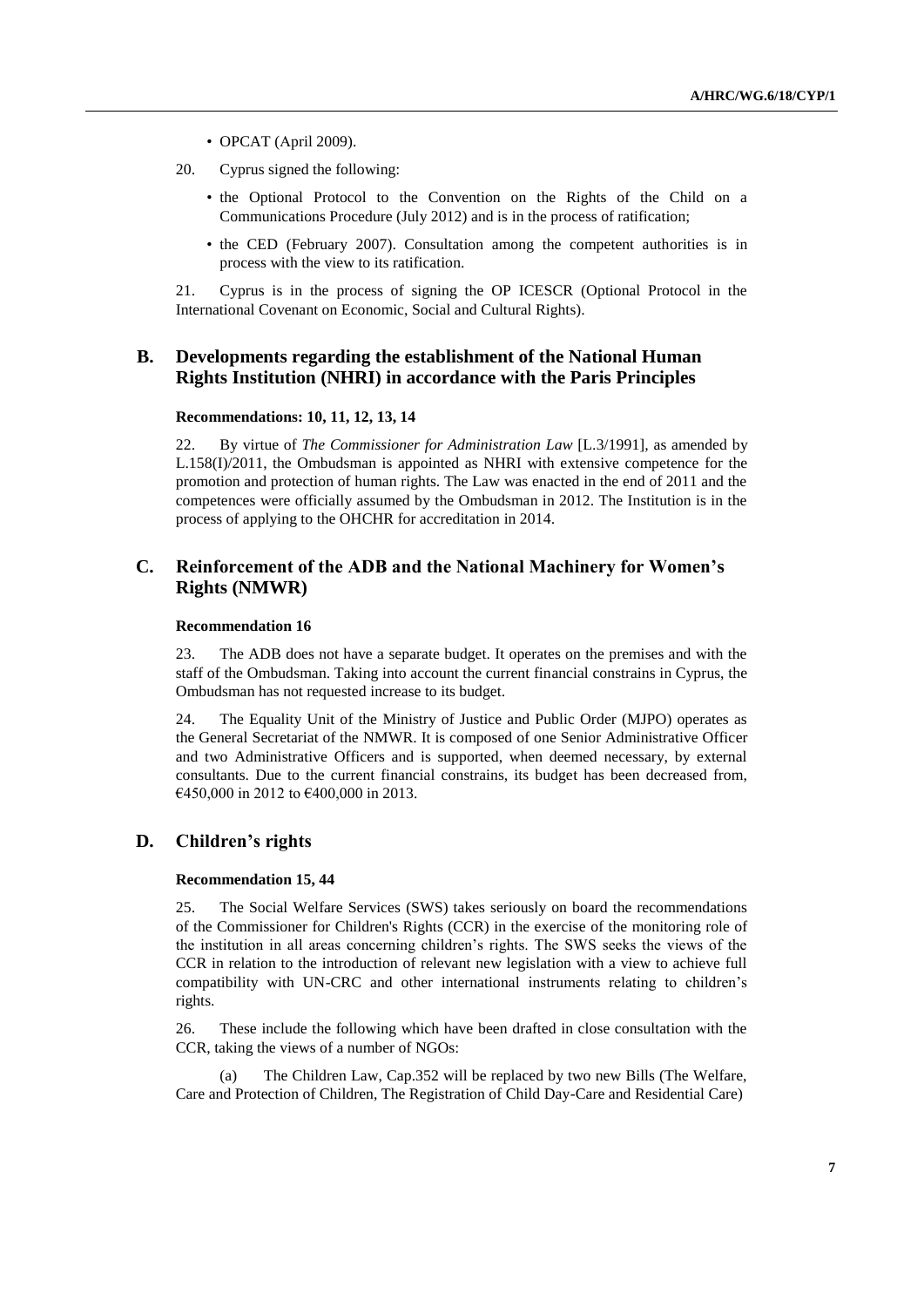(b) Four Regulations on minimum standards concerning Day-Care Programmes for Preschool Children, Day-Care Programmes for School-age Children, Child Home-Careers, Child Residential Care.

(c) Law on Adoption.

27. A Bill to amend the institutional law of the CCR is currently under discussion so as to strengthen its independence. Due to the current financial constraints no increase of the financial or human resources can be achieved.

### **Recommendation 45**

28. Every effort is made for all children in Cyprus to have equal enjoyment of their rights without any discrimination. This is mandated by the applicable Law (including constitutional provisions and the UNCCR and a number of national legislative provisions). The issue is under strict monitoring by the CCR who intervenes in cases of violation and her recommendations are taken seriously into account.

### **Recommendations 67, 68**

29. As of 1/1/2012, by virtue of an amendment of the *Law on Provision of Housing Concessions to Displaced Persons and other Persons*, [L.155(I)/2011], children whose mother is an internally displaced person (IDP), were given the right to certain Housing Schemes. The Council of Ministers decided (Decision No. 75.317., dated 19/6/2013), to recognize children of IDP mothers as displaced persons, entitled to all rights the children of IDP fathers have regarding all existing benefits (eg. Housing Schemes). The necessary legislative amendment is due to be enacted.

#### **Recommendation 56**

30. There is no segregation of pupils; pursuant to national legislation pupils must enroll at the school nearest to their place of residence. As it has been observed that, financially disadvantaged families tend to live in specific areas, the Ministry of Education and Culture (MOEC) has introduced the institution of the Zones of Educational Priority (ZEP), in line with UNESCO's strategy for positive discrimination. The CCR, within the context of her monitoring role, has undertaken the initiative to evaluate the work and the general functioning of schools included in the ZEPs, in the framework of safeguarding children's rights. (See Section VII)

### **E. Human rights education**

#### **Recommendations 19, 20**

31. The Plan of Action 2005-2009 of the World Programme for Human Rights Education was the basis for the amendment of the Cyprus Human Rights Education programme and the school curricula. Human rights spectrum was incorporated in the amended school curriculum, which includes concrete measures for prevention and abolition of discrimination practices, such as modernized educational policies, coordination mechanisms, better allocation of resources, special educative tools for social development within a multicultural environment. A school subject was introduced during 2011–2012, titled *"Health Education"* focusing, among others, on Human Rights education. It encourages the empowerment of individuals and the development of a collective sense of responsibility in a diverse society. The MOEC's website provides online teaching material on human rights. The CCR and the NGO Support Center organized a series of training sessions to support the teaching staff in using Compasito activities into teaching. The CCR's office carries out a series of workshops for children at its premises and at schools.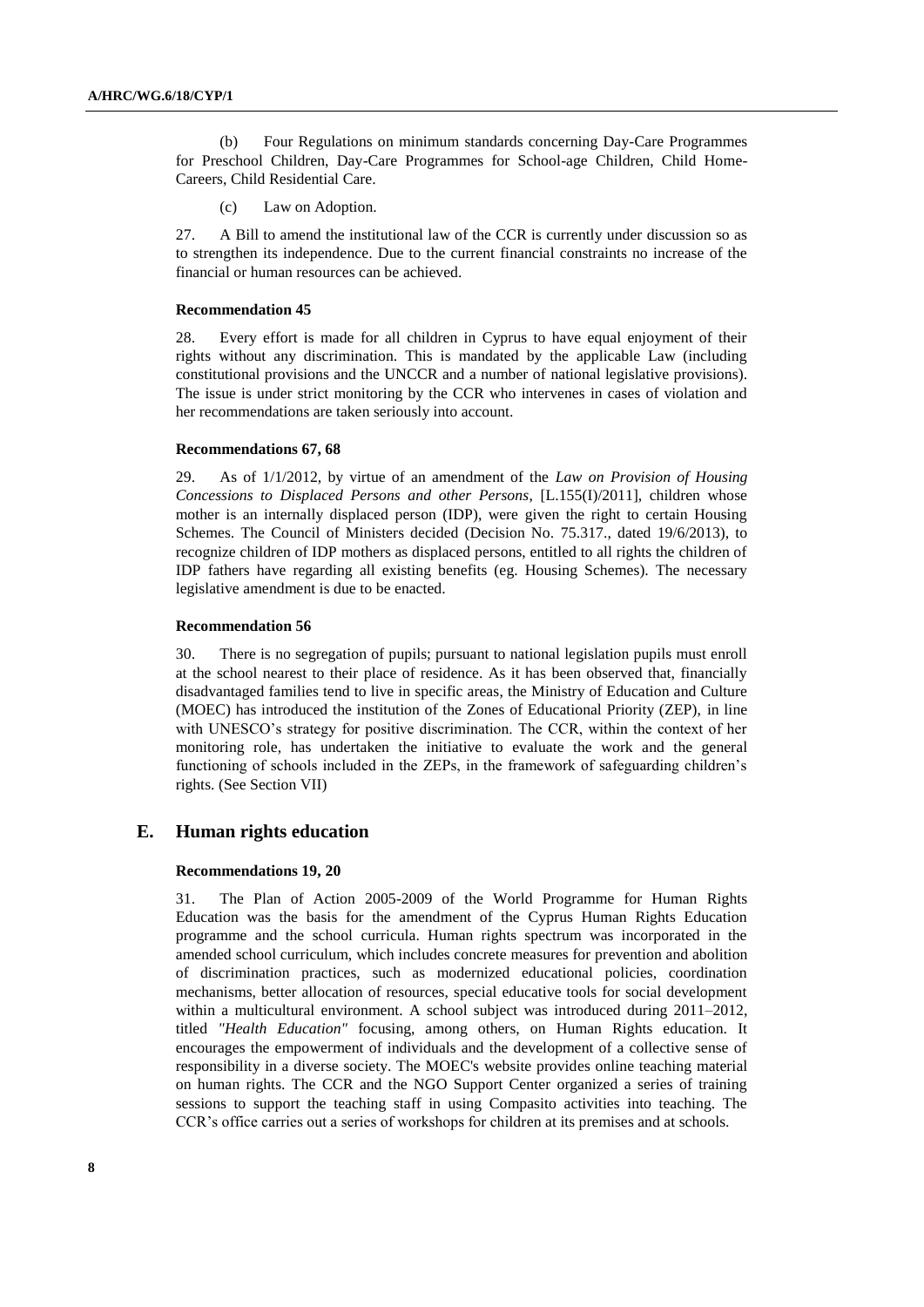32. The Pedagogical Institute is responsible for the training of teachers. Its activities include optional seminars for teachers on topics related to managing diversity and fighting discrimination (i.e. Diversity in a democratic school, Education for democratic citizenship and human rights).

### **F. Women's rights**

### **Recommendation 17**

33. The National Action Plan on Gender Equality (NAPGE) was initiated by the NMWR. It is an important tool aiming to change deeply rooted social attitude on traditional gender roles. The NAPGE addresses six priority areas, namely: employment, education, decision-making, social rights, violence and gender stereotypes. For the development of the NAPGE, government departments, local authorities, women's organizations as well as NGOs, academic institutions and human rights bodies were consulted.

34. An interim report on the evaluation of the implementation of NAPGE was carried out by an external consultant, covering the period 2007–2010. The assessment report indicated a significant progress in achieving the main goals of the NAPGE and identified areas where there is room for further improvement.

- 35. Other measures taken to combat gender inequality include:
	- Amendment of relevant legislation regarding the workplace. The protection from dismissal for pregnant women was significantly strengthened so as to ensure that they would remain in employment from the beginning of their pregnancy until 3 months after the end of the maternity leave, even in cases where they informed of their pregnancy within 5 working days after their dismissal.
	- Training and informative seminars: dissemination of information to social partners and employees and employers about the rights and obligations under the relevant legislation.
	- Schemes to support female employability and allow for furtherance of stay in the job market.

### **Recommendations 18, 23, 24**

36. The MOEC has developed its own Action Plan on gender equality, based on NAPGE, shaping gender equality training and educational policies, in order to tackle stereotyping attitudes. An Independent Committee evaluated the relevant material. The MOEC took up a series of actions to implement the Committee's recommendations. Material was also distributed among teachers during special conferences, seminars and workshops, in collaboration with experts. For the current school year 2013-2014, special emphasis is given to the goal *"Cultivating active citizenship with emphasis on social solidarity"* which sets in motion an effort of elimination of all forms of stereotyping and, in particular, the gender inequality. Specifically:

- *New Modern Apprenticeship scheme:* encouragement of girls' participation to information technologies.
- *Special training for school counselors*: raising awareness on the restrictive role of traditional gender roles and stereotypes.
- *School unit:* participation of local community and women authors in prevention programmes.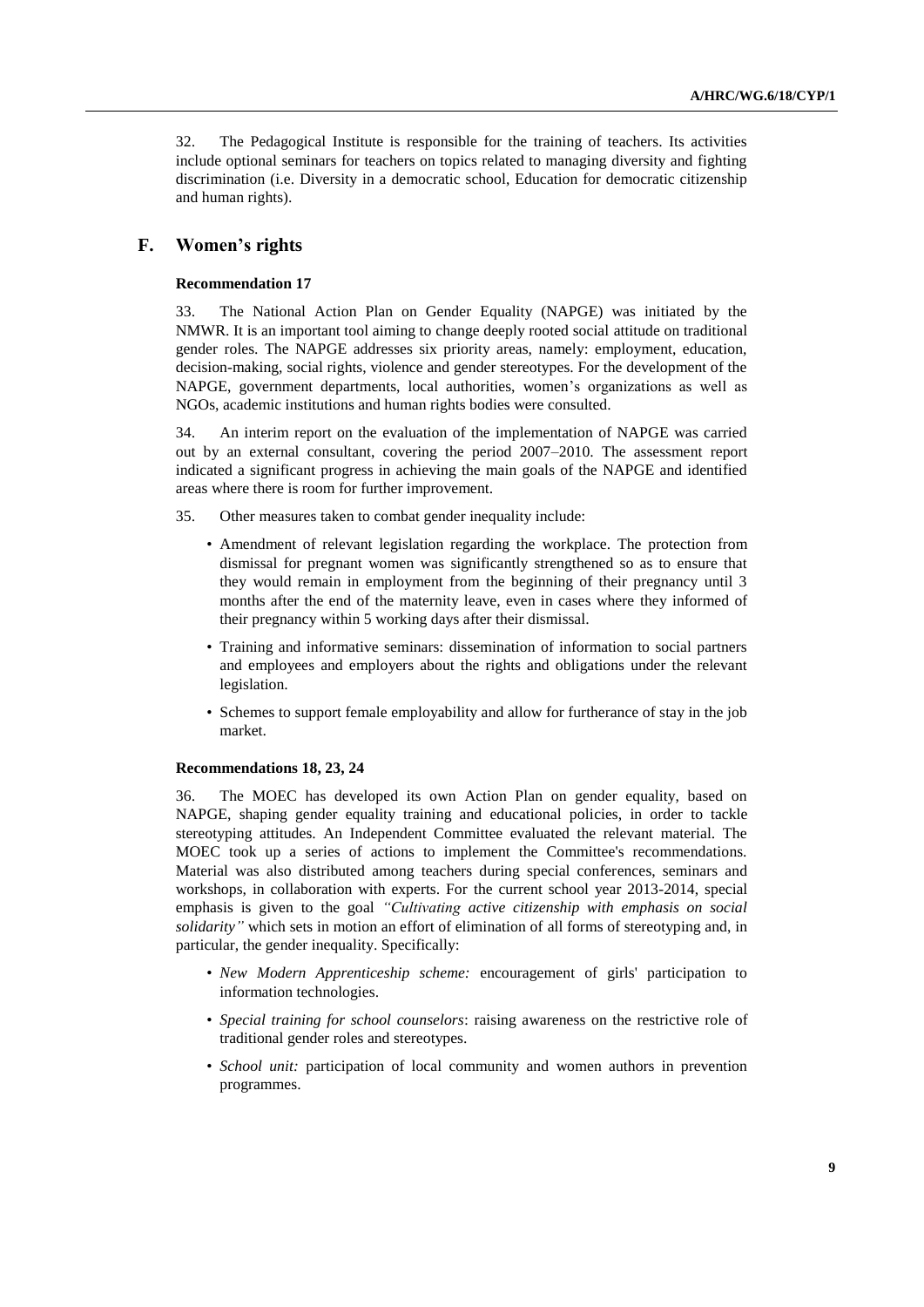• *Parents and the family role:* special projects tailored to review the traditional family role.

37. The Police Committee on Gender Equality (PCGE) was set up to restructure the police training and eliminate institutionalized gender discriminatory practices. The Police carried out studies on "Women and Policing" and projects such as "Sexual Harassment in the Workplace". Police trainers receive special training on gender equality and sexual harassment.

#### **Recommendation 29**

38. According to the NAPGE the participation of women in decision-making process is a priority. During the last Parliamentary and Local elections awareness-raising campaigns were contacted in cooperation with women's organizations, political parties and media. Dissemination of statistical data and research findings as well exchange of good practices proved a useful tool. Women have an important role in the peace process as advisers to the leader of the Greek Cypriot Community and members of the negotiating teams. They participate in bi-communal training seminars/workshops for professionals and civil society. The Government encourages women NGO's involvement and initiatives in support of the peace process.

### **Recommendations 22, 57, 58**

39. The NMWR conducts researches and collects statistical data on gender related matters. During 2010-2012 the NMWR subsidized programs and activities addressing the multifaceted discrimination against vulnerable groups of women.

40. The SWS provide technical and financial support to nonprofit organizations and local authorities for the development and operation of supportive programmes and services including children's day-care centers. National Legislation protects all women against gender inequality. The Department of Labour Relations (DLR) is implementing the Project "Actions for reducing the gender pay gap", which is co-financed by the European Social Fund (total budget around 3 million euros). The implementation of the Project started in July 2010 and will be concluded by the end of 2015.

41. The Project aims at combating the root causes of gender pay gap. The measures target various groups such as, officers and inspectors of equal pay and equal treatment in employment legislation, career advice professionals, primary and secondary education teachers, parents, enterprises, social partners and the civil society.

- 42. The Project focuses on:
	- Training of Officers and Inspectors of the DLR regarding the enforcement of equal pay and equal treatment in employment legislation.
	- The establishment of a Gender Equality Certification Body which will evaluate enterprises as regards the incorporation, or the application of best practices relating to equal treatment in their working environment.
	- Measures for preventing stereotyping regarding gender roles, which lead to occupational and sectoral segregation.
	- Training of managerial staff of enterprises, trade unions and employers associations on the use of codes of practice regarding the enforcement of equal pay and the use of job evaluation tools.
	- Examination of all collective agreements for the identification of direct discrimination regarding pay.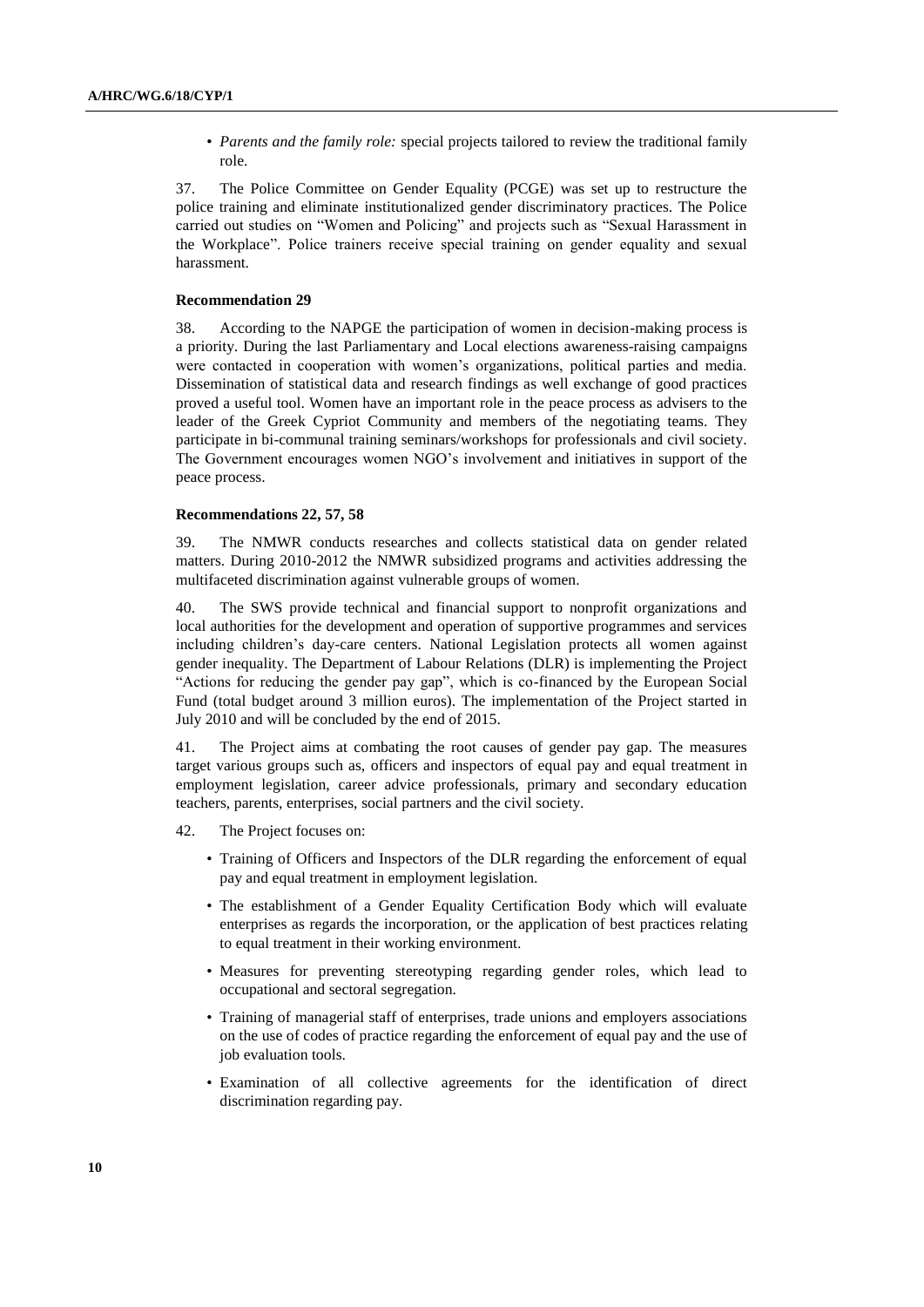- Campaigns for raising awareness on equal pay.
- Dissemination of informative leaflets and guides.

#### **Recommendations 28, 30, 68**

43. Since 2009 Cyprus enacted further legislative measures relating to gender equality amongst persons with disabilities in order to enhance the legislative framework in place (see Section III).

#### **Recommendations 32, 33, 34, 35, 42, 43**

44. A NAP for the Prevention and Combating of Domestic Violence (NAPPCDV), for 2010-2013 is implemented focusing on monitoring, prevention, implementation of legislation and provision of support and protection of victims.

45. Cyprus adopted further actions regarding the battle against domestic violence, such as:

- The Manual of Interdepartmental Cooperation on Domestic Violence with the participation of NGOs which is currently under review and will be completed by the end of 2013. The SWS provide financial and technical support to the Association for the Prevention and Handling of Violence in the Family for the operation of the shelter, through a State de minimis aid scheme (based on the Commission Regulation (EU) No. 360/2012). In 2013 the financial assistance provided was €30,000.
- The NMWR encourages the funding of projects and researches of women's organizations and NGOs. It provides financial support to the Crisis Centre Association, the women's Shelter and the telephone helpline for the victims of domestic violence. Ιn 2012, the first national research on the prevalence of domestic violence and the consequences on women's health, was carried out by the Advisory Committee for the Prevention and Combating of Domestic Violence with the financial support of the NMWR. During the Cyprus Presidency of the Council of the EU, a Conference on *Combating Domestic Violence against Women in the EU* was organized in Nicosia (8–9/11/2012), in order to review progress at the EU level and exchange of good practices and lessons learned.
- The electronic Crime Report System of Cyprus Police was set up. It facilitates gender data analysis (e.g. domestic violence and sexual offences). Police crime data is used in several national, international studies to develop proper actions to tackle violence against women.
- The Police published a brochure on victims of spousal abuse, which documented that foreign women-spouses are at increased risk for spousal abuse.
- Police informative material on spousal abuse, protection of vulnerable groups is available in Greek, English and Turkish.

### **G. Non Discrimination and protection of vulnerable groups**

#### **Recommendation 31**

- 46. Raising awareness:
	- Members of the Police participate in "Cyprus Police Torch Run" Association to support persons participating in Special Olympics**.**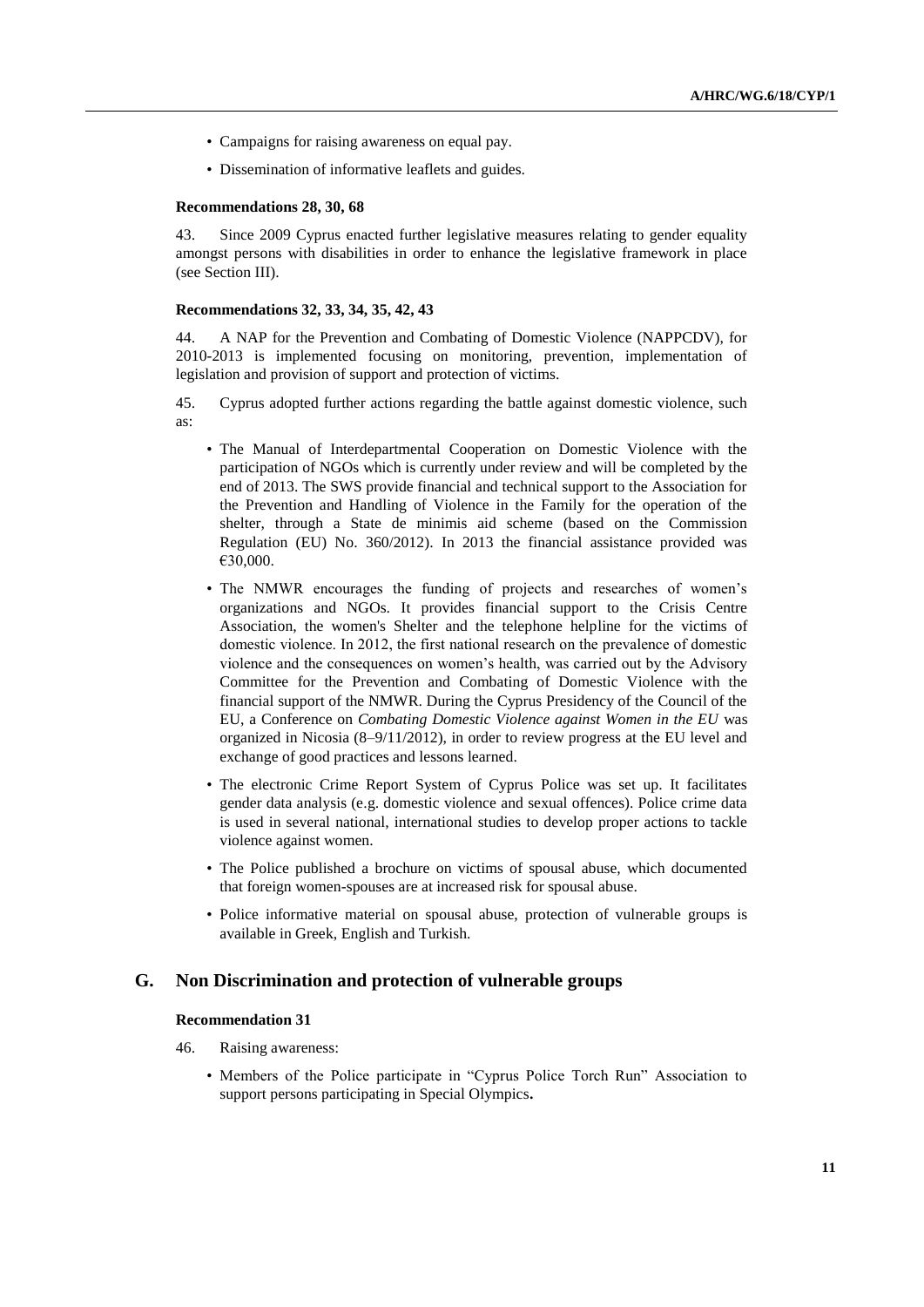- The Police with the cooperation of the ADB issued a Police Policy Statement for the prevention, handling and combating of discrimination and racist crime.
- The MOEC prepared an induction guide for new foreign pupils, translated in eight languages, with basic information for the pupils and the parents, regarding the educational system of Cyprus.

47. Case Law Data on Discrimination: During 2010–2012 there were convictions in 73% of cases and there are still pending cases at court, as of June 2013 (CERD/C/CYP/17– 22, paras. 9–15).

- 48. The MOEC caters for the specialized needs of vulnerable groups:
	- *Special Education:* The goal of the MOEC is to abolish any form of discrimination against children with special needs. The majority of children with special needs are educated alongside their non-disabled peers. The Board of Special Education, which is appointed by the Council of Ministers and acts as a consultative committee, monitors the implementation of legislation procedures and other issues regarding the educational services provided to children with special needs and gives feedback to the MOEC. In 2011, the CCR issued a report with specific recommendations relating to the legislative framework and practice on children with special needs which she submitted to the MOEC and the Parliamentary Committee on Education. The MOEC was committed to examine them with a view to implement them.
	- *Other groups:* Roma children have priority for admission to public kindergartens, whereas families receiving public allowance are exempted for paying fees in public kindergartens.

### **H. Discrimination based on sexual orientation**

#### **Recommendations 26, 27, 36**

In light of the Recommendation of the Committee of Ministers of the Council of Europe (CM/Rec(2010)5), the MJPO promoted an amendment to the Criminal Code by criminalizing public incitement of acts against persons on the basis of sexual orientation or gender identity.

50. Cyprus promotes the protection of asylum seekers claiming persecution due to their sexual orientation and gender identity. The Asylum Service and the Refugee Reviewing Authority have granted international protection to applicants establishing a well founded fear of persecution because of their sexual orientation/ gender identity. Each case is examined on its merits. The staff of the Asylum Service receives regular trainings by UNHCR and European Asylum Support Office (EASO), on matters relating to sexual orientation or gender identity. In 2006, the officers of the Refugee Reviewing Authority received training by UNHCR, based on which a Handbook of Procedures was issued. Officers of the Asylum Service receive trainers' training by the EASO.

51. In an attempt to improve policing by taking into consideration the specific circumstances relating to LGBTs community, cooperation between the Police and the NGO ACCEPT LGBT – Cyprus Organization is initiated. This led to an invitation to representatives of Accept LGBT - Cyprus to lecture during a "Train the Trainer" seminar on "Diversity and Policing", in December 2010. Police training curricula on Racial and Other Discrimination has been updated to address issues related to LGBTs.

52. The ADB submitted reports on LGBTs rights, particularly on the necessity of legal recognition of same sex relationships. Following ADB's intervention, a Bill regulating the civil partnership pact for different and same sex couple was prepared by the MOI and is due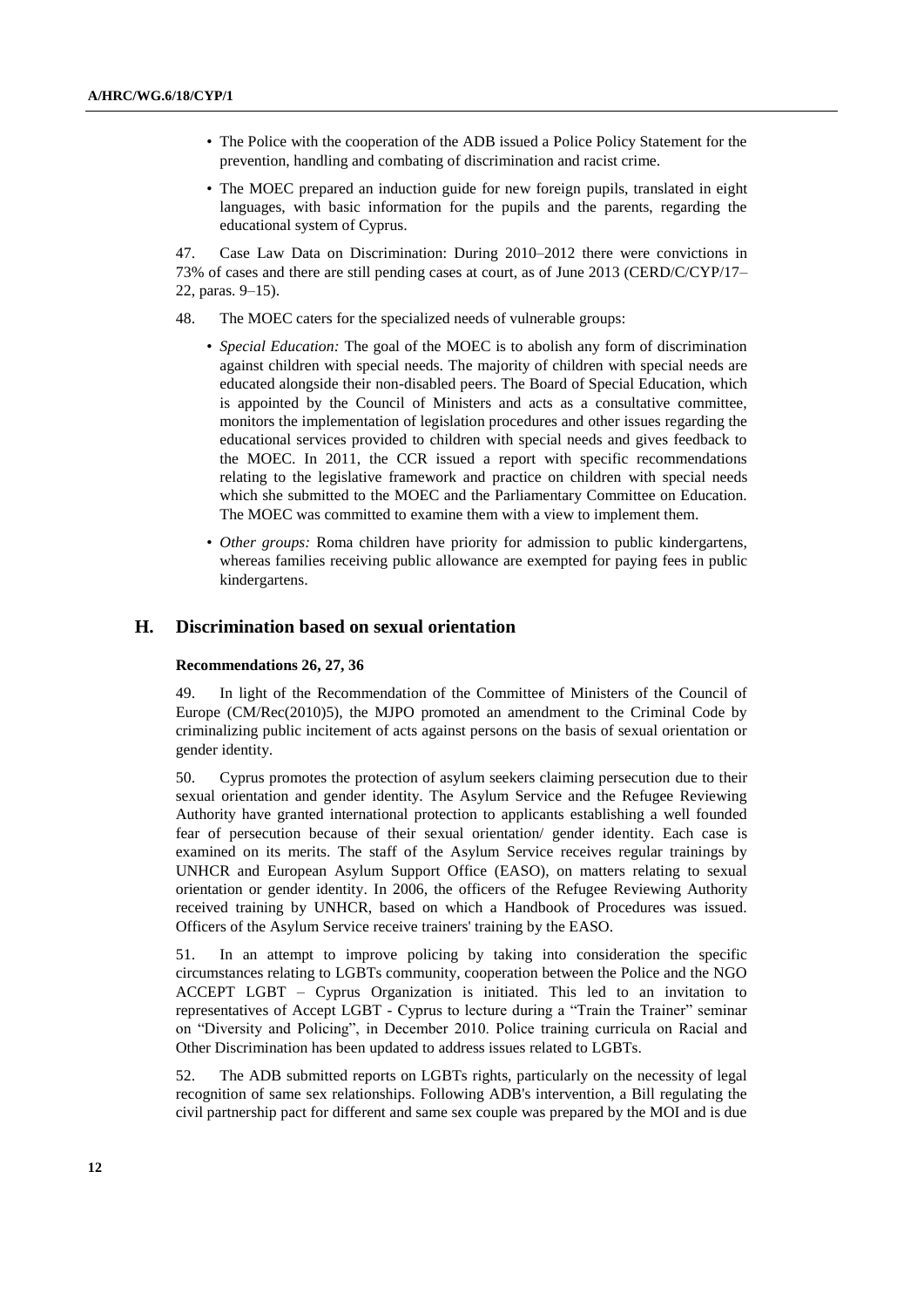to open for consultation with other Government entities (e.g. MOH, MLSI etc.) and NGOs with a view to its enactment within 2014.

53. The ADB, following the recently adopted legislation against racist hate speech, recommended the introduction of legislation against homophobic speech.

54. The ADB raised the issue of homophobic bullying in schools. In a report submitted to the MOEC, the ADB called for the introduction for comprehensive sexual education addressing LGBTs issues. As a response to this report, the MOEC's Observatory on Violence in Schools will enhance the national research on the victimization of pupils and teachers. The matter of homophobic bullying will be investigated for the school year 2013– 2014.

## **I. Measures for the support of the religious minority groups (RMG) of Cyprus**

#### **Recommendation 55**

55. The Government is committed to meeting the needs of all members of RMG and ensuring that their rights are exercised in full. RMG operate their own schools, which are supported financially by the Government. In an effort to assist them in promoting the identity and culture, children of members of RMG receive financial assistance to attend any private school of their choice. The Government consults frequently the Representatives of the RMG for the planning and implementation of various projects. The Cultural Services have a number of subsidization cultural programmes that members of the three RMG can apply for funding. [See Section III, C].

#### **Recommendation 66**

56. In the new Curricula of History and Religious Education, the historical continuity and the religious identity and tradition of the minority groups is safeguarded in the form of teaching objectives. The MOEC published booklets on the history of each RMG. The Council of Ministers, adopting a recommendation by the Law Commissioner, appointed a Committee of Experts for the Codification of the Cyprus Arabic Maronite Language (CMA), (Decision No. 67.823, dated 17/10/2008). The Committee's proposal was endorsed and the MOEC allocated a special budget to safeguard economic synergies and cooperation between different governmental and non-governmental departments for the materialization of the action plan which includes recording, coding, standardization and development of the language. The MOEC has undertaken the responsibility to acquire the necessary equipment, as well as to fully fund the programme *"Language Nests"* for the instruction of the CMA to school children and youngsters. Research experts will undertake the codification, language teaching and teacher training of the CMA.

57. The Ombudsman organized in August 2010, a one day event regarding the history, culture and minority rights of the RMG in Cyprus.

### **J. Migrants' rights**

58. In the framework of further improving the immigration policy, Cyprus signed a Cooperation Agreement with IOM, in December 2012 which includes provisions on special programmes, capacity building, technical support and exchange of best practices in the fields of healthcare, International Immigration Law, trafficking and voluntary repatriation.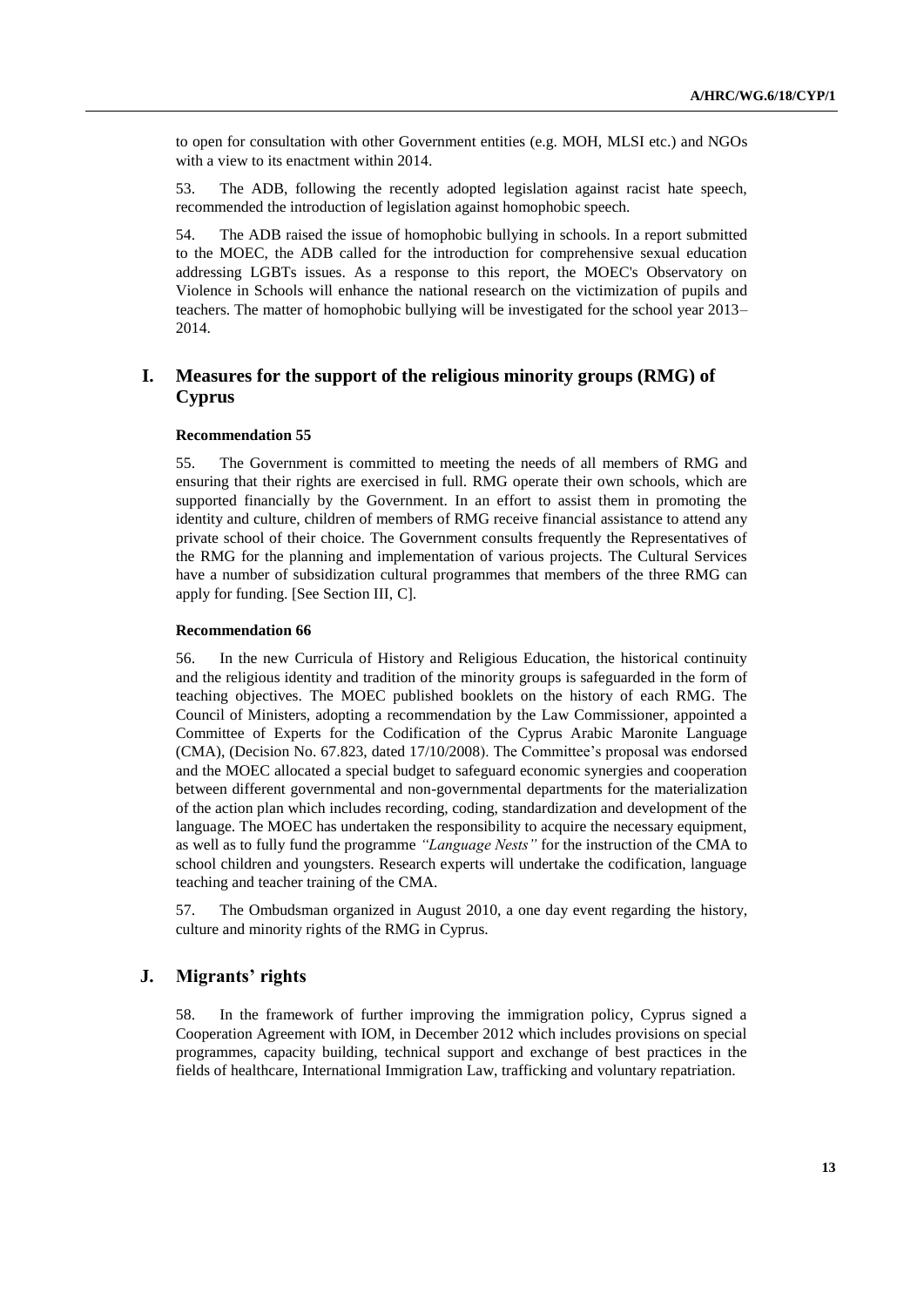#### **Recommendations 59, 63**

59. Α new policy on Multicultural Education has been approved by the Council of Ministers entitled *"Policy Report of the Ministry of Education for Multicultural Education"* (Decision No. 67.598, dated 30/7/2008) that aims to the inclusion of non-native speaking pupils to the school system and society.

60. The NAP for the Integration of Third Country Nationals Legally Residing in Cyprus (NAPITCNLRC) which was launched in 2010 to cover the years 2010–12 was renewed by a Decision of the Council of Ministers (Decision No. 74.746, dated 20/2/2013) to cover the years 2013–2015. The Council of Ministers decided (Decision No. 72.672, dated 10/10/2011), to appoint an Advisory Committee vested with the power to monitor and assess the integration policies. Both the Special Experts' Committee (who initiated this NAPITCNLRC) and the Advisory Committee, consist of representatives of the relevant Ministries, the Ombudsman, local authorities, main Trade and Employers' Unions and NGOs.

#### **Recommendation 60**

61. The MOI and the Civil Registry and Migration Department provide on-line information and leaflets on entry and residence procedures set out in the relevant migration legislations which refers to general orientation guidance, migration facts, migrants' policies and initiatives, migrants' rights, rules and procedures to acquire citizenship, residency status, property, entry regulations, application forms, contact, access points, etc. Furthermore, design, preparation and implementation of relevant actions and initiatives in this respect have been assigned by the MOI to various governmental organizations, NGOs and other entities. These actions are exclusively or partly funded within the framework of the European Solidarity Funds aiming at providing information and better access to information for third country nationals. In particular, during 2009–2013:

- the NGOs 'CARDET' and 'Innovade LI Ltd' published a Cyprus Information Guide for third country national in several languages;
- the business consulting and human resources company 'Enoros Consulting Ltd' and private strategy management, public relations and advertising company 'Marketway Ltd' have launched an information campaign for third country nationals about the highway driving code;
- Opinion and Action Services implemented an annual information programme of sensitizing the public on issues related to international protection;
- 'Delema Communications Ltd' launched a campaign on issues relating to thirdcountry nationals;
- the Center for Counseling and Professional Development (KESEA) carried out introductory orientation courses for beneficiaries of international protection;
- The Nicosia District municipalities have implemented actions aiming at informing migrants on issues, such as civil society, Cyprus and EU legislation, history and culture, human rights, women's health.

#### **Recommendation 61**

62. *The Legal Aid Law* [L.165(I)/2002] provides that, legal aid is granted in proceedings before the Courts of Cyprus in civil and criminal proceedings for specific violations of human rights. In 2009, the Legal Aid Law was amended by L.132(I)/2009 in order to expand the legal aid scheme so as to cover judicial procedures in Cyprus for asylum seekers and refugees. In 2012, it was again amended by L.8(I)/2012 in order to cover returning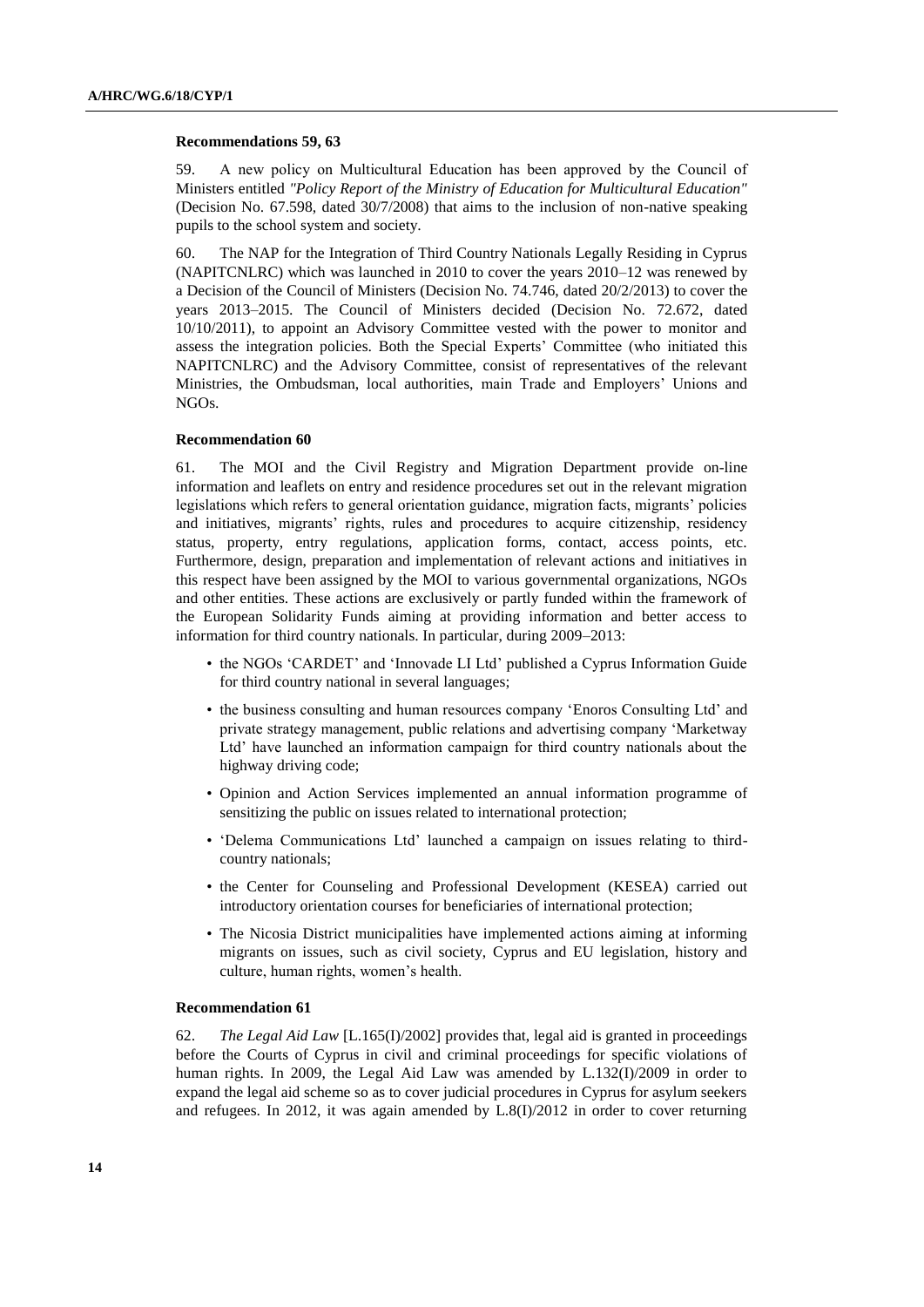illegally staying third country nationals. The Legal Aid Law is under review so as to cover alleged victims of trafficking, including children.

63. Pursuant to the *Rights of Detained Persons Law* [L.163(I)/2005], a person in custody is provided with adequate facilitations regarding the communication with their lawyer.

#### **Recommendation 62**

64. The *Aliens and Immigration Law* CAP.105, as amended by L.117(I)/2012, provides that (1) 'Unless if, in the specific case, it is allowed to apply other less coercive, yet adequate measures, the Minister of the Interior, may issue an order with which to order the detention of a third-country national, due to be deported, only for the preparation of his/her return and/or for concluding the deportation procedure, especially when (a) there is a danger of absconding, or (b)the particular third country national avoids or obstructs the return or removal procedure (Section 18QF). Irregular immigrants detained in Police Detention Centers enjoy all rights and accommodation facilities, according to the CPT Standards'.

65. The Ombudsman on the basis of complains received from long term residing irregular immigrants in Cyprus is due to issue a report with recommendations which will deal with the issue of alternative measures in accordance with the principle of proportionality. The Government will examine the report and pay due consideration to the recommendations.

#### **Recommendation 64**

66. Persons at the Reception Centre in Kofinou are supported by a social worker and a psychologist. A social worker is available for the asylum seekers residing at reception centres under the pilot project for the European Refugee Fund (2011–2013). If a person is suspected to be a victim of torture, he/she is referred to a special Medical Council. This Council was reinforced with a psychologist in 2012. Children of asylum seekers entitled to the full respect of children's rights including free public education and health care services**.**

67. Persons belonging to vulnerable groups, including irregular immigrants, prisoners, children of irregular immigrants, pregnant women, asylum seekers, are entitled to the necessary medical care free of charge. The MOH, despite the pressure of budget cuts, is trying to maintain the access to healthcare treatment particularly to vulnerable groups. In December 2011, adopting a recommendation of the CCR, the MOH issued a circular to all public healthcare institutions directing them to facilitate the prompt granting of any required healthcare services to all pregnant women and children belonging to vulnerable groups (including those who are not otherwise entitled, and even if they are illegally in Cyprus). The CCR monitors regularly the situation of these children and intervenes to the competent authorities with recommendations relating to individual cases and immigration issues in general.

- 68. *The Refugees Law* [L.6(I)/2000, as amended] provides, inter alia, that:
	- Refugees, whose status is being re-examined, have to be informed in writing of the grounds - right of appeal.
	- Asylum applicants have the right to remain in Cyprus during the examination of their application and receive a confirmation letter, which guarantees their access to all the rights provided for in the Refugee Law.
	- Asylum applicants have the right to legal assistance and representation.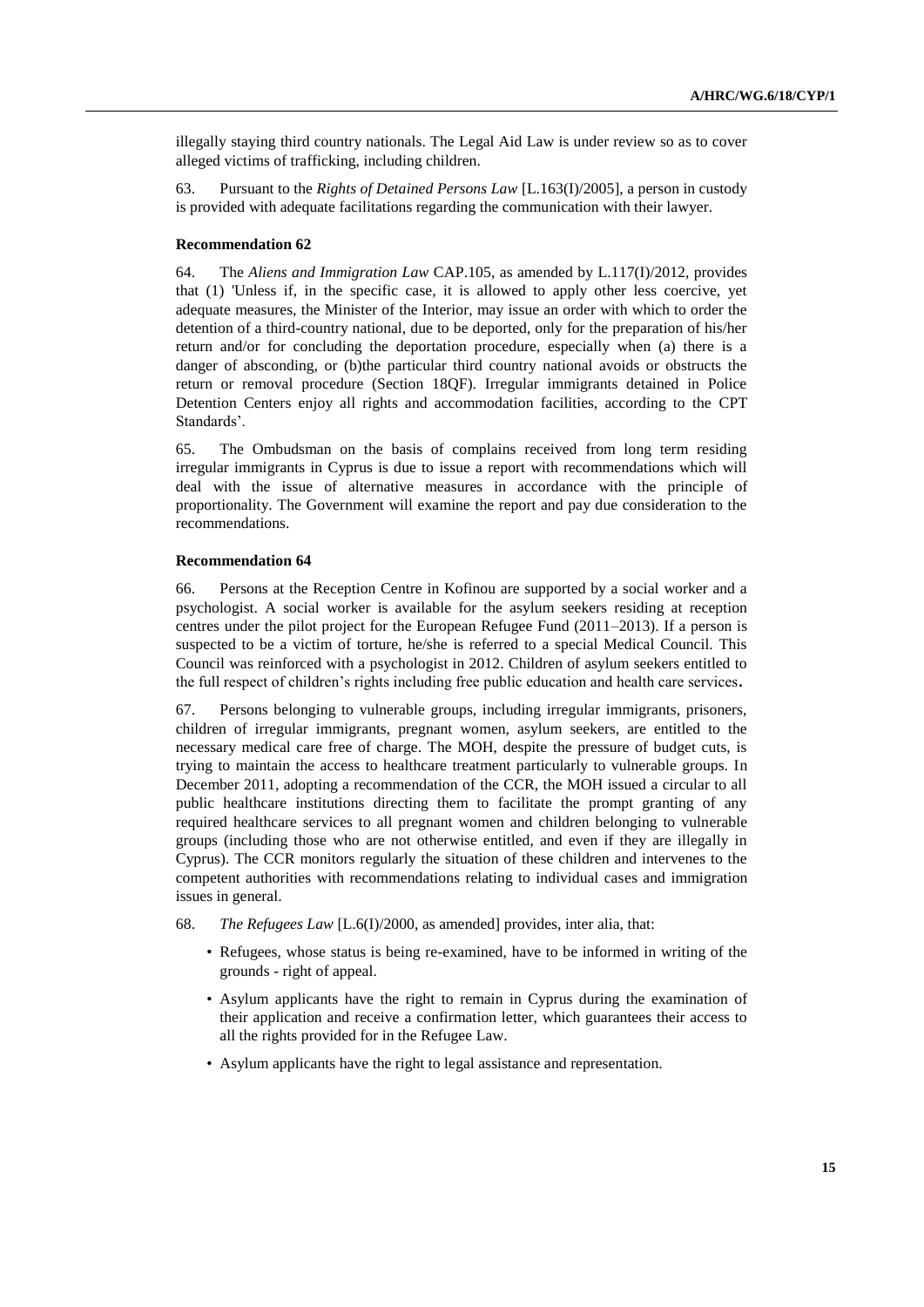#### **Recommendation 65**

69. The policy regulating the employment of foreign workers as domestic workers has been reviewed, making previous experience in domestic work a prerequisite for entry to the Republic. The MLSI continuously enhances its efforts to improve the working conditions of domestic workers.

70. The established mechanism for resolving complaints submitted by Cypriot, EU and third-country employees has been used for a significant number of complaints relating to the violation of terms of employment.

71. All complaints filed by migrant workers against their employers are investigated by the relevant Department, aiming to reach compromise among the two parties. In case there is no compromise between the two parties the complaint is examined by the Labour Dispute Committee and if the decision is against the employer, the migrant worker is given permission to find a new employer. In the case of domestic workers, taking into consideration their vulnerability, they are given permission to stay or work for a different employer until the Committee reaches its decision. Regarding complains submitted by domestic workers, 911 complaints were submitted in 2012 compared to 989 in 2011, representing a decrease of 7.9%. In the first semester of 2013, 372 complaints were submitted, representing a 9.5% decrease.

### **K. Anti-trafficking policy**

### **Recommendations 47, 48, 49, 50, 51, 52, 53**

72. There have been increased efforts to combat Trafficking of Human Beings (THB), namely the relevant legislation, the National Action Plan Against Trafficking of Human Beings 2010-2012 (NAPATHB), the abolition of the so called "artist visa", the training of Government Officers and international cooperation with other EUMS and third countries.

73. The Law L.13(1)/2012 amending *the Combating of Trafficking and Exploitation of Persons and the Protection of Victims*, is considered of paramount importance in that it: (a) doubled the number of NGOs in the Multidisciplinary Group (MCG), as it is considered that cooperation with NGOs is a key factor in developing effective anti-trafficking policies and strategies and (b) made provision for the National Coordinator to invite experts to attend the meetings of the MCG, when he/she thinks this is necessary. The *Law on Trafficking*, together with the Law on *Legal Aid* [L.165(I)/2002, as amended], are currently at the final stages of further review, so as to fully harmonize with Directive 2011/36/EU of the European Parliament and of the Council on preventing and combating trafficking in human beings and protecting its victims. The aim is to extend the legal aid scheme to include advice, assistance and representation of victims of trafficking and also to cover judicial proceedings where children are involved, especially where children are the alleged victims of trafficking.

74. The MCG has revised the NAPATHB of 2010-2012 and promoted a new NAPATHB 2013-2015 which was approved by the Council of Ministers in April 2013 (Decision No.74.0903, dated 10/4/2013). The NAPATHB 2013-2015, takes into account the EU Strategy 2012-2016, the new EU Directive 2011/36/EU and the recommendations of the Commission of Experts of the Council of Europe (GRETA). Within the framework of the NAPATHB, a series of systematic training of all relevant public officers, such as, Labour Inspectors, Social Welfare Officers, medical professionals, diplomats, asylum and immigration officers, police, prosecutors, judiciary and other stakeholders such as local authorities, private sector and NGOs, was undertaken.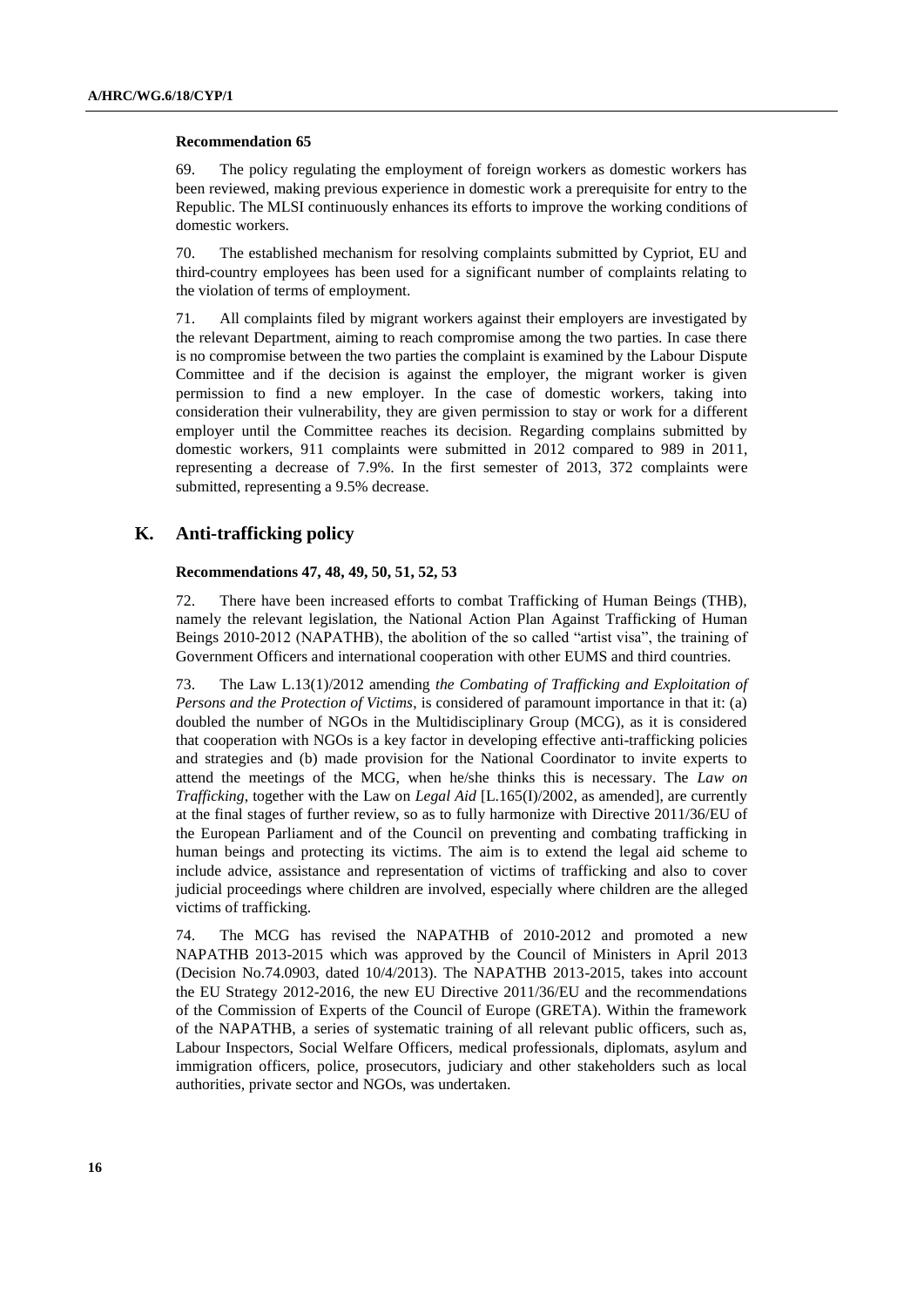75. The abolition of the 'artist visa' and the introduction of a new system with stringent criteria has brought about a major change in society in that it limited to a great extent the possibility of sexual exploitation of women, as numerous establishments, primarily cabarets, where such women were employed, went out of business. The aim of the new visa procedures was to avoid exploitation of the system, as a means to combat exploitation of women in the cabaret business. This aim was largely accomplished. (CERD/C/CYP/17–22, paras. 12 and 92)

76. Within the framework of enhancing international cooperation and improving the fight against THB, Cyprus has undertaken, together with the Netherlands and Poland, an EU funded Project entitled "Putting Rantsev into Practice -Strengthening multidisciplinary operational cooperation". The Project aims at stimulating the implementation of EUMS obligations and strengthening cross-border multidisciplinary cooperation to fight THB.

77. The Police is in close cooperation with foreign Law Enforcement Agencies, through Europol and Interpol or liaison officers. Police participates in Europol's Analytical Working File PHOENIX supporting the priority areas. The Government concluded Bilateral Agreements with a number EUMS and third countries, which provide the framework for co-operation in combating and preventing organized crime, including trafficking in human beings.

78. The Police cooperates with local NGOs for the support and welfare of identified victims. The Police supports and participates in awareness raising campaigns, carried out by NGOs or other Governmental Departments.

79. Another key issue in combating THB is the carrying out of assessments of trends in THB and collecting reliable statistics. Cyprus is currently a co-beneficiary of the project "Towards a Pan-European Monitoring System of Trafficking in Human Beings".

Other concrete measures:

- Informative leaflets presenting the rights and obligations of foreign workers have been issued in six languages.
- Victims of trafficking and/or sexual exploitation that are non EU citizens have full access to employment. Victims who wish to work may visit the Public Employment Services for assistance.
- The employment contracts of foreign workers will be translated in a number foreign languages.
- Seminars are organized for the owners of private employment agencies.
- The National Independent Authority for Human Rights will publish a report on the main shortcomings of the legal and institutional framework on THB and submitting recommendations.
- Informative leaflets presenting the rights and obligations of foreign workers have been issued in six languages.
- Victims of trafficking and/or sexual exploitation who are non EU citizens have full access to employment. Victims who wish to work may visit the Public Employment Services for assistance.
- The employment contracts of foreign workers will be translated in a number foreign languages.
- Seminars are organized for the owners of private employment agencies.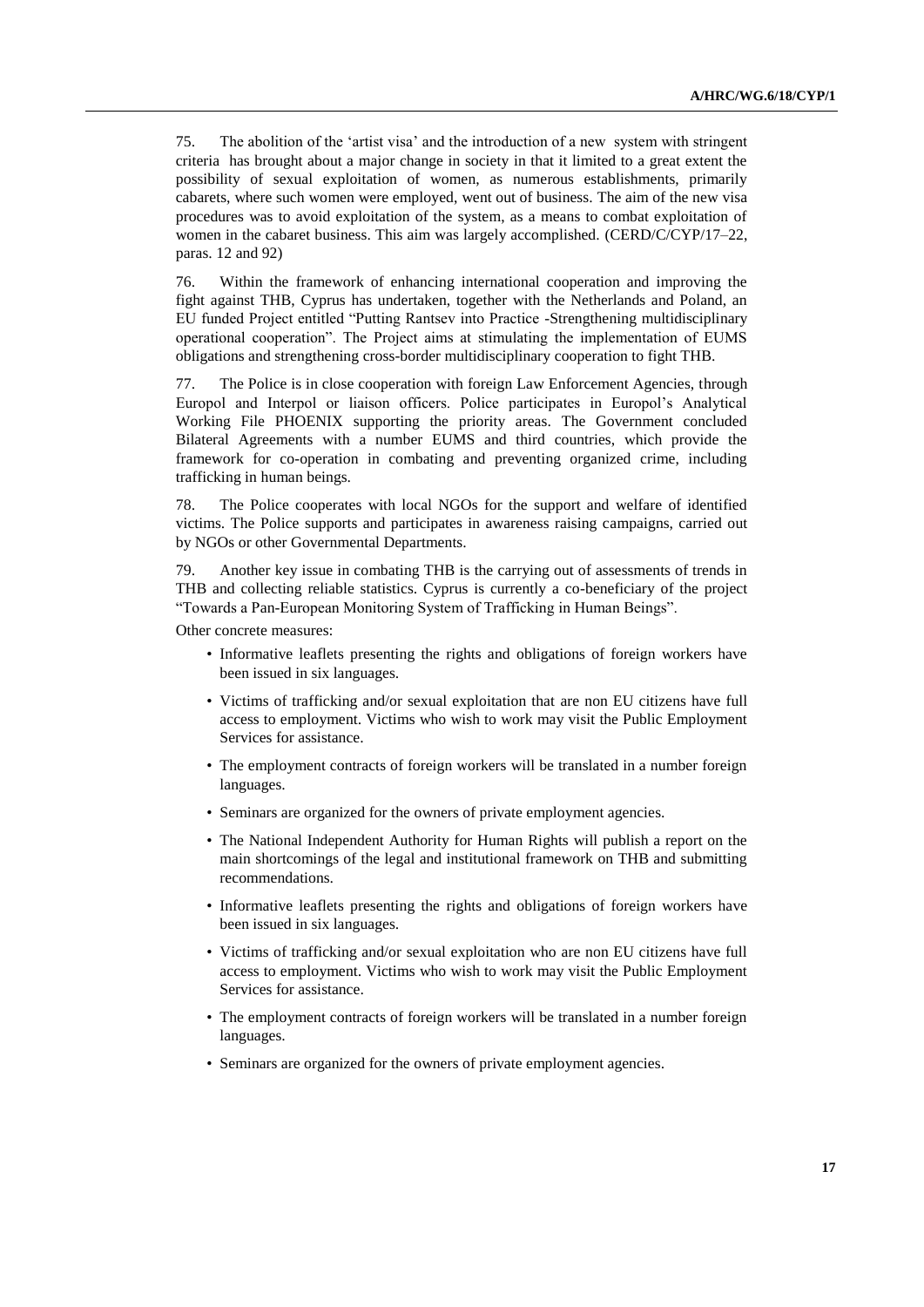80. The National Independent Authority for Human Rights will publish a report on the main shortcomings of the legal and institutional framework on THB and submitting recommendations.

### **L. Treatment of detainees**

### **Recommendation 46**

81. In order to improve prisons and detention facilities, the construction of new cells and premises was undertaken and concluded as follows:

• For the Open Prison:

In 2011, 46 additional new cells, staff offices and basic medical facilities for consultation, medical treatment or nursing care were constructed.

• For the Closed Prison:

In 2011, 41 new cells with a capacity of 82 persons were constructed with the renovation of Wing 2A in the complex of Blocks 1 and 2. In 2013, renovation of Wing 2B was completed creating 39 new cells with a capacity of 78 persons. The renovation and extension works of Wings 1A and 1B will continue.

• For Juvenile and Young Prisoners:

In 2013, the restoration of a separate Wing 9 and construction of the entire infrastructure was completed in September 2013 and consists of 24 cells with a capacity of 48 persons.

• For Female Prisoners:

Restoration works in the Women's Wing were completed in June 2011 so that female inmates can serve part of their sentences in the Open Prison and in the Centre of Guidance an Extra– Institutional Employment of Convicts, with 8 new cells for each new establishment.

• For Prohibited Immigrants:

The Detention Centre for Prohibited Immigrants Awaiting Deportation at Menoyia in Larnaca District, operates since 28/01/13. The Center meets CPT standards.

#### **Recommendations 39, 40, 41**

82. The Ombudsman, acting as the NMPTCIDTP regularly visits prison and detention facilities and submits reports and recommendations. In 2013, the Ombudsman visited twice the new area of detention at Menoyia, and concluded that the conditions of detention do meet international standards. The Ombudsman examined allegations of ill-treatment of detainees and issued a report in September 2013. She emphasized that the authorities must demonstrate that such incidents will not be tolerated. She suggested that:

- the Police should enhance the staff-training on the avoidance of authoritative and excessive use of violence;
- the drafting of a Code of Conduct; and
- the Director of the Aliens and Immigration Police should immediately investigate all complaints of ill-treatment and inform the complainants accordingly. The Director of the Aliens and Immigration Service issued a specific circular regarding the treatment of detainees. The Director will also prepare a new circular for both the members of the Service and the members of the Menoyia Detention Centre for Prohibited Immigrants Awaiting Deportation. The complaints mentioned in the ADB's report, are being investigated by the IAIACAP.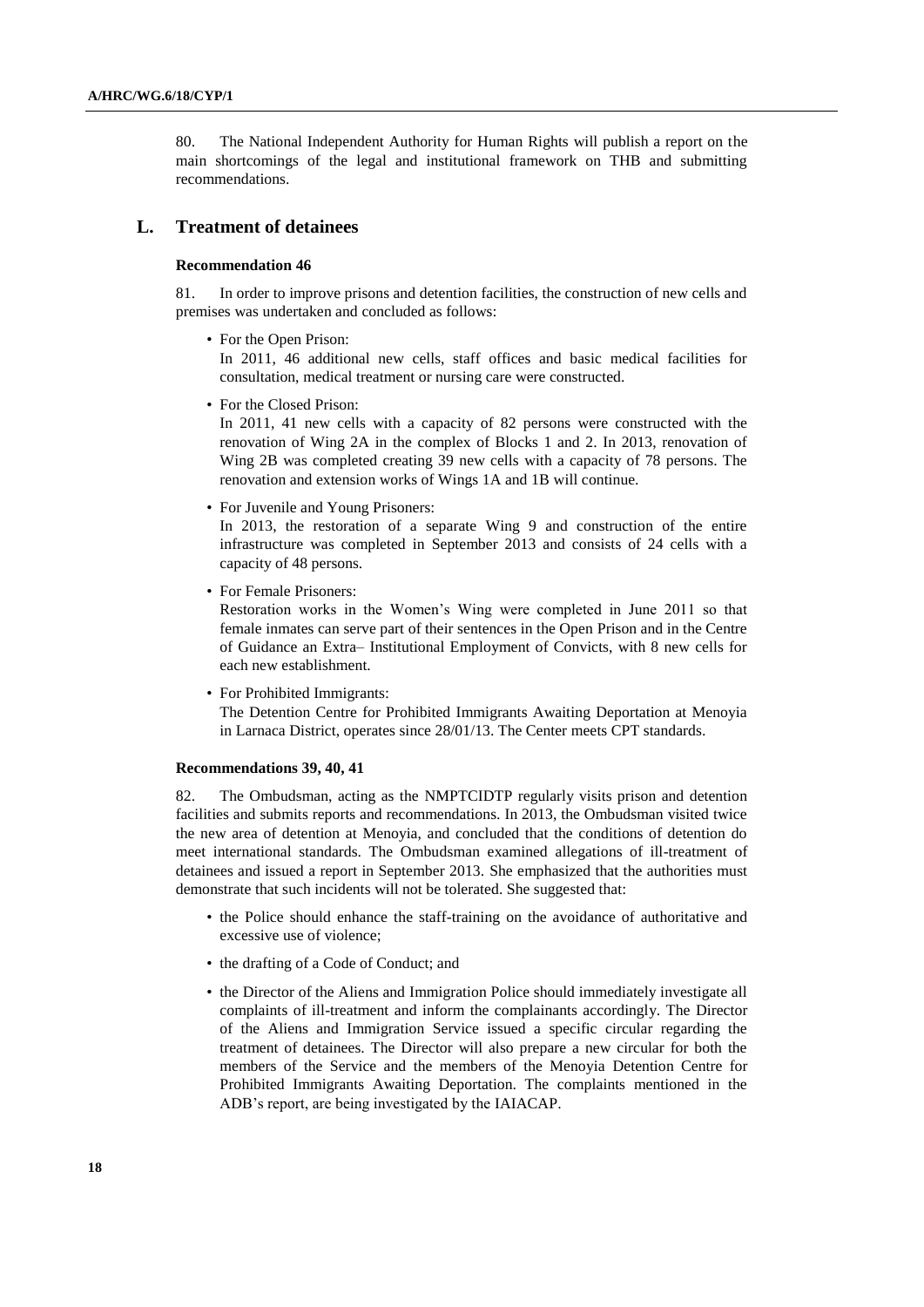83. Visits by various NGOs, national and international organizations (CPT, UNHCR, LIBE, Ombudsman, etc.), are carried out to Police Detention Centres, where they assess the living conditions and interview the detainees so as to ensure that detainees enjoy all their rights and to reduce the risk of potential police misconduct.

84. There are several mechanisms and procedures in place in order to ensure prompt and impartial investigation in allegations of police misconduct, ill-treatment etc.: administrative investigations and disciplinary procedures, criminal procedures, the Police Audit and Inspection Unit and the Police Standards Directory. There are also several independent authorities for the investigation of such alleged cases: the IAIACAP, the Attorney General with the appointment of criminal investigators, the Ombudsman, the CCR, if children are involved or affected.

85. Other actions taken by the Police:

- The Chief of Police issued numerous circular to all members of the Police on the importance of human rights protection.
- The Police translated and published informative material on issues concerning human rights, discrimination, racism and xenophobia, which were distributed to all police officers.

86. The Code of Ethics has been edited by the PHRO and is available at the webpage [http://www.police.gov.cy.](http://www.police.gov.cy/) A Police Standing Order (No. 1/73) was prepared and is part of the basic training of the police recruits at the Police Academy. The PHRO organises seminars and training at the Cyprus Police Academy to cover a wide range of issues in the area of human rights and Policing, treatment of detainees, the living conditions in the police detention centers. Since October 2010, 150 police members have attended those seminars.

87. The seminars focus on issues concerning the treatment of detainees, the living conditions at the police detention centres and the needs of detainees. It elaborates on the provisions of national legislation and international conventions which are related to the daily duties, powers and obligations of police members with regard to the detained persons, rights and obligations of the detainees.

88. The Citizens Rights Charter has been issued by the Police in an effort to raise awareness of citizens in relation to their rights and to facilitate public access to Police establishments, procedures and services. A new version of the Citizens Rights Charter will be released in 2013.

89. In 2011, representatives of the Police participated to the European Police Collage courses and the EU Agency for Fundamental Rights round-tables and workshops, organized abroad, concerning human rights issues, police ethics and anti-corruption practices.

### **M. Missing persons in Cyprus**

### **Recommendations 37, 38**

90. The Republic of Cyprus continues to support the work of the Committee on Missing Persons (CMP) in Cyprus and emphasizes the need for removing any obstacles that hinder its operations. In order to cover the CMP's operating costs and to facilitate the speeding up of its process the Republic has contributed the amount 9,484,496 million euros, during 2005–2012. Despite the financial contributions by the Republic and other countries, the CMP faces serious problems in its operations on the ground. As of November 2013, only one exhumation has been recorded in fenced military areas in the occupied part of Cyprus, due to the restrictions imposed by the Turkish army. The U.N. Secretary-General has stated that: "complete access to military areas in the north for the purposes of exhumations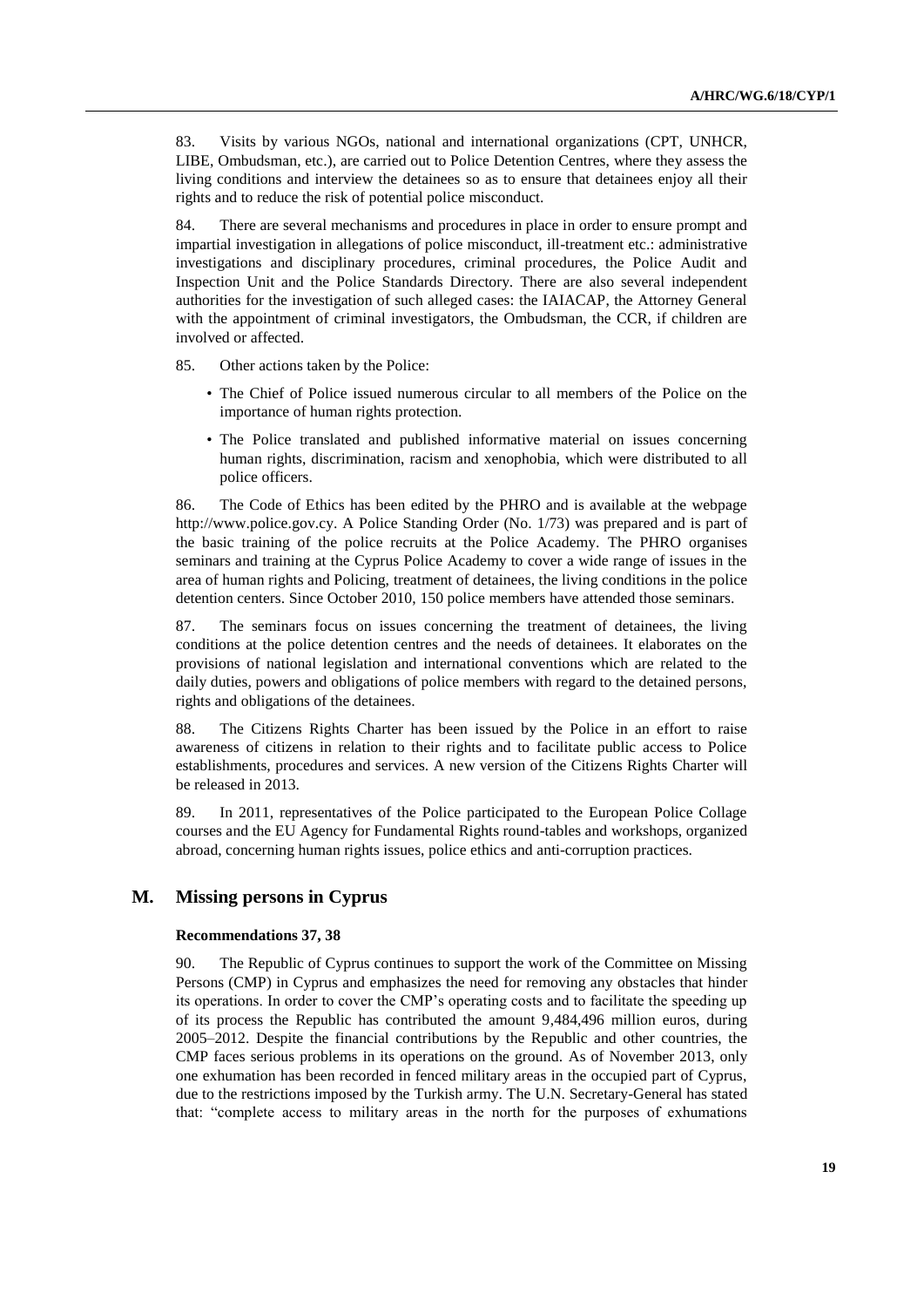remains crucial. I urge the Turkish Forces to adopt a more forthcoming approach, given the humanitarian dimension of the issue" (S/2010/605, §37). This position was later reiterated: "During the reporting period, the Committee's access to military areas in the north remained circumscribed" (S/2011/332, §28). The UN Security Council in Resolution 2089 (24/1/2013) reiterated the call for unrestricted access of CMP throughout the island, "including in military areas in the north".

91. On 4–6/6/2012, the Committee of Ministers' Deputies (Human Rights) of the Council of Europe discussed the issue of the missing persons of Cyprus, through the supervision of the execution of the judgments of the ECHR in the cases of (1) *Cyprus vs. Turkey* and (2) *Varnava and Others vs Turkey*. The Ministers' Deputies, inter alia, decided to call on the Turkish authorities to adopt a proactive approach as regards effective investigations into the fate of persons who are still missing and reiterated their request to obtain further concrete information on the steps taken by the authorities aimed at giving the CMP and investigative officers access to all relevant information and places, in particular concerning military zones.

92. The European Court of Human Rights reaffirmed this position in the case of *Varnava and others vs. Turkey* (18/9/2009), in which it stated that there was "no indication that the CMP was going beyond its limited terms of reference to play any role in determining the facts surrounding the deaths of the missing persons who had been identified or was collecting or assessing evidence with a view to holding any perpetrators of unlawful violence to account in a criminal prosecution." [Α/HRC/13/7/Add.1, page. 5].

### **N. Cooperation with civil society**

### **Recommendation 70**

93. The line Ministries have regular contacts with NGOs, particularly in preparing legislation relevant to their scope. For example, the MOEC has close consultations with interested stakeholders. The Educational Reform process was based on a structured dialogue, among Teachers' Unions; Parents' associations; Associations of pupils and students; Representatives of the RMG; and Political parties.

94. With regards to the follow-up to the UPR, the MOEC had close cooperation with NGOs (e.g. Family Planning Association, NGO Support Centre), Governmental Committees (e.g. Anti-drug Association, National Anti-smoking Committee), the CCR, the Ombudsman and other Ministries.

95. The NAPITCNLRC 2010-2012 was prepared by the Special Committee of Experts on Integration after prior consultations with NGOs (KISA, Simfiliosi, Mediterranean Institute of Gender Studies, Future World Centre, Cardet). The NAPITCNLRC encourages the cooperation of the local authorities and civil society.

96. Recognising the importance of engagement with civil society, Governmental agencies cooperate with NGOs in the framework of the MCG, i.e. Cyprus STOP Trafficking, KISA, Mediterranean Institute for Gender.

## **VI. Description of achievements, of 'best practice'' as well as of challenges in implementing the recommendations accepted by Cyprus**

97. Best practices to implement human rights obligations are discussed in Cyprus among Governmental agencies, independent institutions, NGOs and civil society.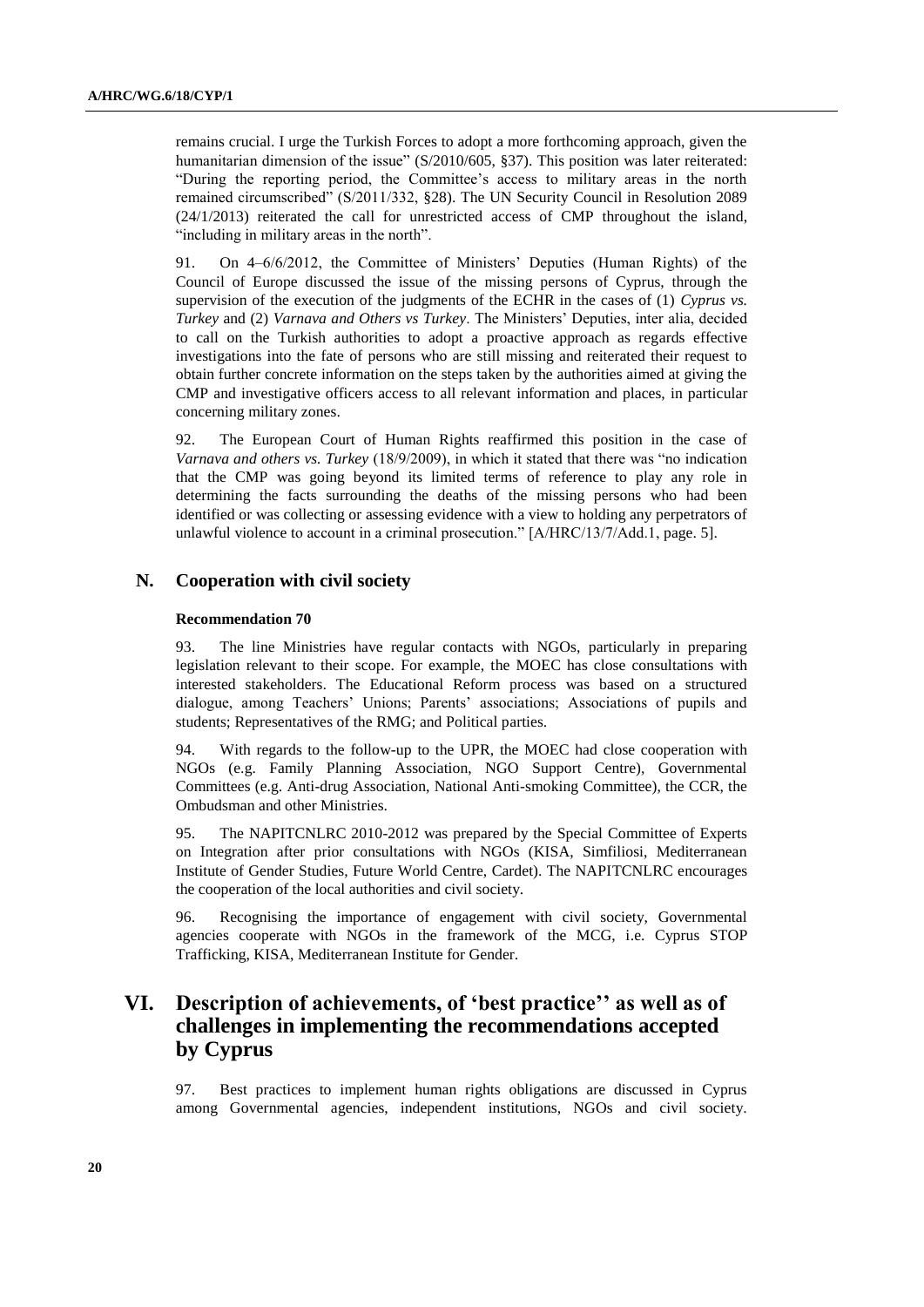Challenges are identified and initiatives are undertaken to improve the human rights situation.

98. The ADB's report (June 2010) identified cases of prosecution based on ethnic grounds (racial profiling). In its conclusions, the ADB underlined that police action should be guided by the principle of proportionality and full respect of human rights of all persons irrespective of their racial or ethnic origin. The practice of racial profiling should be faced out and specific guidelines should be elaborated.

99. As a result of the ADB's recommendation, the Police issued a circular incorporating new guidelines for Police officers regarding racial profiling and a Police Standing Order No. 3/38 regulating anti-discrimination practices. According to this standing order, the POCD:

(a) Coordinates, observes and consults on discrimination issues,

(b) Monitors the investigation procedure regarding offences and incidents of discrimination,

(c) Ensures the implementation of the specific legislation, and

(d) Co-operates with the Police Academy for the training of all members of the Police. The Police Academy organizes training programmes at all level of the Police with specialized subjects such as CID courses, Immigration issues, training on Human rights, Racial Discrimination, Racism, Xenophobia and other technical Police issues, such as Code of Police Ethics, Policing in a Multicultural Society, Communication, Professional Police Behaviour issues, etc.

100. Since the foundation of FRONTEX, the European agency for border management, there has always been a special focus on protecting human rights during operation activities. The respect of human rights during the border surveillance operations and return operations proved a major challenge and led to the need for additional rules, guidelines and instruments in order to meet the complexity of this issue. In response to these concerns, the Council of the EU adopted guidelines for monitoring external maritime borders in FRONTEX activities in 2010. At the end of 2011, the amended FRONTEX regulation entered into force, creating new instruments to ensure the respect of human rights. As a result, FRONTEX endorsed a number of safeguarding mechanisms such as a Fundamental Rights Strategy and a Code of Conduct.

101. The Police Academy offers specialized courses on immigration and border control for police officers that have been transferred to Immigration Office and Police Border Marine. In cooperation with FRONTEX, it organizes training courses on annual basis, on the following issues:

- Persons Seeking Asylum and Human Rights;
- Unaccompanied Minors;
- Communication Rights of people under detention;
- International Provisions concerning Human Rights;
- Identification of victims of trafficking,
- Communication in a multicultural society;
- Prejudices, racism, racial discrimination, xenophobia and other related intolerances.

102. In March 2013, the ADB issued a report on the way schools respond to racist incidents. The report identified gaps in addressing the racist incidents in a decisive manner. A number of schools failed to protect victims, to educate the perpetrators and face the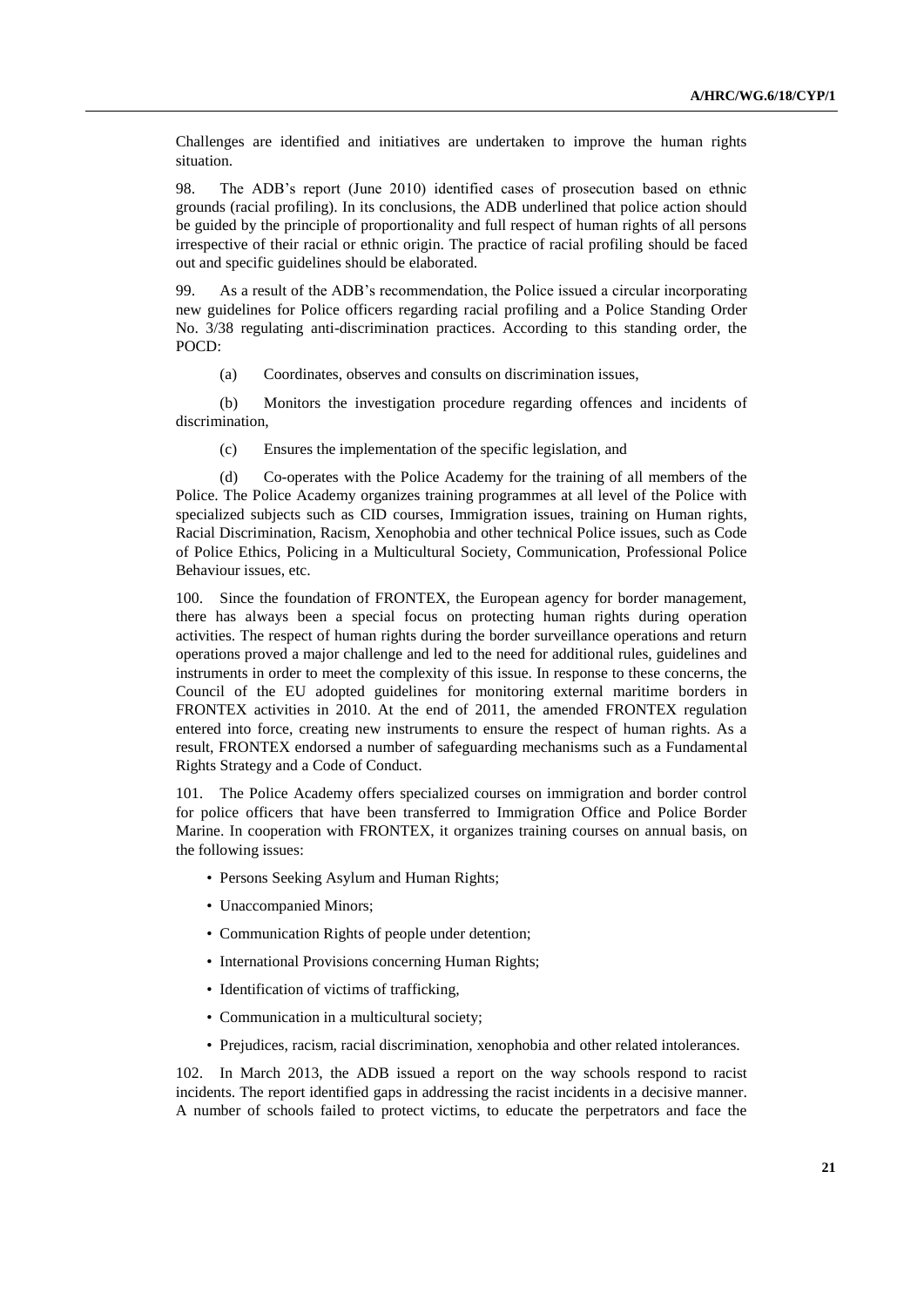tensions among pupil groups of different ethnicity. The ADB advocated for better protection of victims of racist violence.

103. In response to this report, the MOEC cooperates with the ADB in drafting a Code of Conduct against racism in schools. Within the framework of supporting schools with regards to violence and juvenile delinquency, the MOEC set up the *"Task Force on School Violence"*. It is mandated to provide economic subsidies where needed, support the implementation of the action plans and promote prevention programmes. It implements follow-up action plans and encourages interaction among the main stakeholders such as teachers, counselors and special psychologists.

104. The Observatory for Violence in Schools is one of the institutions of the MOEC's tool kit in addressing violence in schools. The Observatory records, codes, analyses and evaluates data on the extent and the forms of violence. It collects quantitative and qualitative data concerning good practices for the prevention of violence in schools, national and international research on school environment, on school violence and juvenile delinquency, including issues on bullying and racism.

## **VII. Initiatives to further improve the human rights situation in Cyprus**

105. Since 2009, a number of important NAPs, Guidelines and initiatives were enhanced, launched and implemented. These policies proved to be a useful tool in promoting cooperation between Government and the civil society for the implementation of national strategies and policies on human rights.

- 106. Central elements of these policies include:
	- The NAPGE initiated by the NMWR. Its overarching and multi-level strategy focuses on the challenges to the further develop of the support system for women, combating discrimination practices against women. The NAPGE was a useful exercise for all relevant stakeholders. An interim evaluation report on NAPGE for the period 2007–2010 indicated significant progress as well as shortcomings. Government agencies took on board the interim evaluation report and a number of policies were elaborated in this respect.
	- In terms of institutional development, the Equality Unit of the MJPO and the NMWR continue to play a leading role in the overall promotion of gender equality and the protection of women's rights. Besides, the establishment of new bodies, authorities, and committees for the promotion of gender equality has given new impetus to the full implementation of gender equality laws and policies. The involvement of women's organizations and NGOs in policy formulation and implementation on gender equality was increased significantly and their contributions were vitally important in ensuring that the needs of all women, including vulnerable groups, are taken into account.
	- The NMWR is an important stakeholder for the implementation of the NAPGE as well as for relevant initiatives, such as the financial support of the Advisory Committee for the Prevention and Combating of Domestic Violence to carry out the first national research in 2012 on the prevalence of domestic violence and the consequences on women's health.
	- NAPATHB and the NAPITCNLRC see Section V
	- In May 2013, the MOH launched a NAP on Minimising the Consequences of the Economic Crisis in Public Healthcare (NAPMCECPH) to cover the period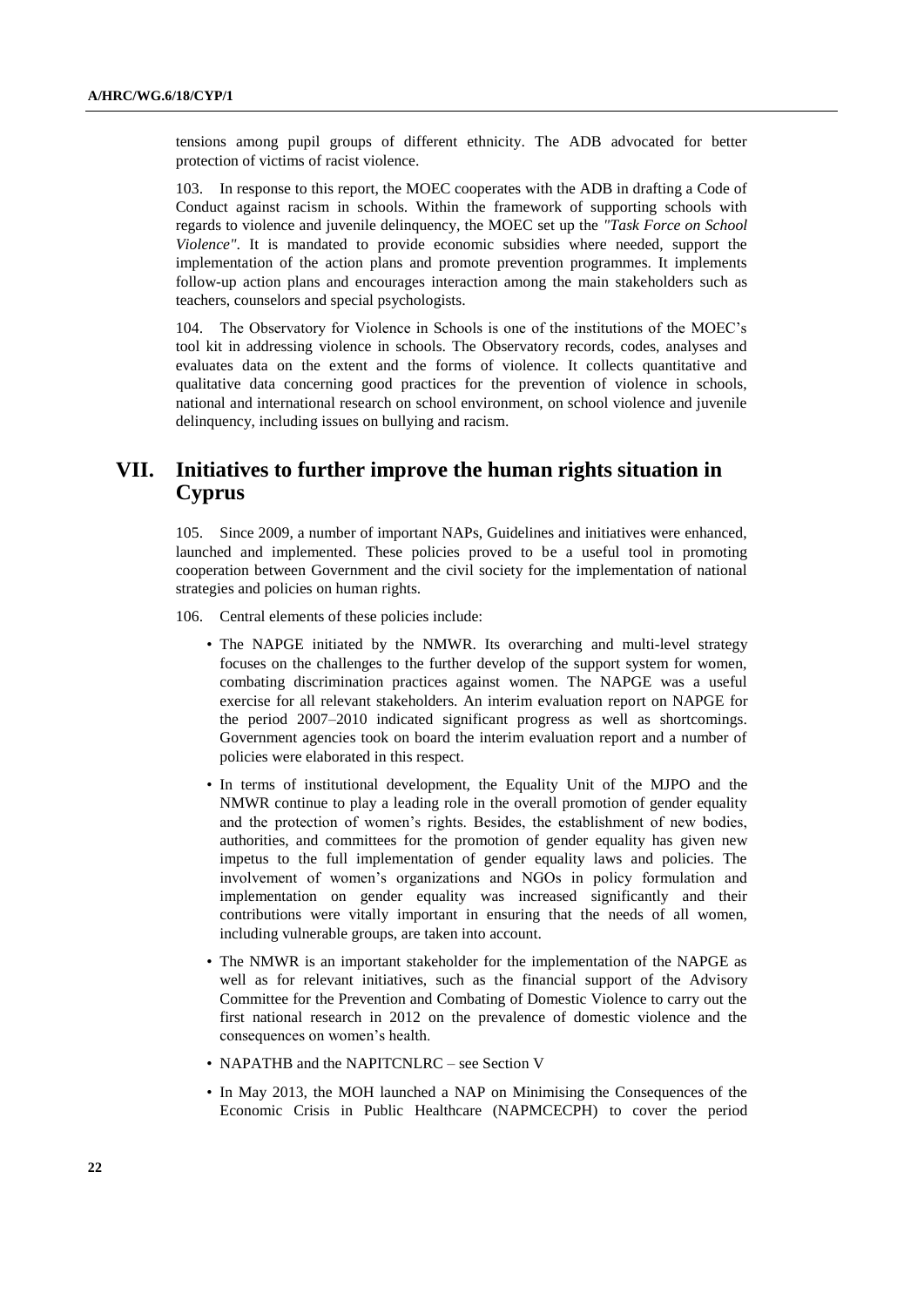September 2013-September 2015. It was specifically designed to provide for vulnerable groups and for the intensification of the existing public health programmes. A NAP for the Elimination of Discrimination in Sport Facilities (NAPEDSF) will be launched. The ADB has agreed to collaborate with the Cyprus Sports Organization on its drafting.

- After the report of the ADB on the issue of homophobic bullying in schools, the MOEC set up the Observatory on Violence in Schools to monitor the situation and enhance the research on the victimization of pupils and teachers. The matter of homophobic bullying will be further examined for the school year 2013–2014, based on Observatory's findings. The MOEC has introduced a series of initiatives which focuses on the challenges to help and support vulnerable pupils. The ZEP initiative has proven to be a useful tool for the protection of disadvantaged children. The CCR, within the context of her monitoring role, has undertaken the initiative to evaluate the work and the general functioning of schools included in the ZEPs, in the framework of safeguarding children's rights, aiming to issue a report by the end of 2013. This report will identify possible progress, gaps and challenges in the course of implementation and will make recommendations for further improvement.
- For combating Police ill treatment, the Code of Police Ethics includes provisions concerning the protection and promotion of Human Rights, the prevention of torture and provides guidelines to address aggressive behaviour. Other important measures include the Citizens Rights Charter, aiming to raise awareness of people in relation to their rights and to facilitate public access to Police establishments, procedures and services. A new version of the Citizens Rights Charter is expected to be released by the end of 2013.

## **VIII. Way forward**

107. During the period under review, there were significant positive developments regarding Cyprus's compliance with human rights instruments. Many laws were enacted, and policies adopted, several NAPs were initiated. Independent control mechanisms, such as, the National Independent Authority for Human Rights, the IMPPMCRPD, the NMPTCIDTP were established. Independent authorities such as the CHI were created whereas existing mechanisms such as the CCR, the ADB, the NMWR and the POCD further promoted their scope and actions. Specialized training of the Police was further adapted to international standards. The Educational Reform and Restructuring of the educational system were developed, as an ongoing process, aiming at promoting human rights.

108. The envisioned way forward entails the reunification of the country and the end of the foreign military occupation lasting for over 39 years, which will allow the restoration of human rights of all the people of Cyprus, with respect to the rule of law and in full accordance with the universal principles of human rights.

109. Cyprus is determined to intensify its efforts to safeguard human rights and is committed to continue working for the further advancement of raising awareness and education on human rights, despite the current economic constrains which have negatively affected the country's economy and social cohesion. The greatest challenge for the future is to maintain and secure the necessary resources for the effective operation of the institutional mechanisms and the further development of programmes promoting human rights, so as to prevent any setback in what has been achieved so far. Cyprus will spare no effort to uphold and take into serious consideration the recommendations emanating from this review and continue to work with all relevant stakeholders. The constructive dialogue